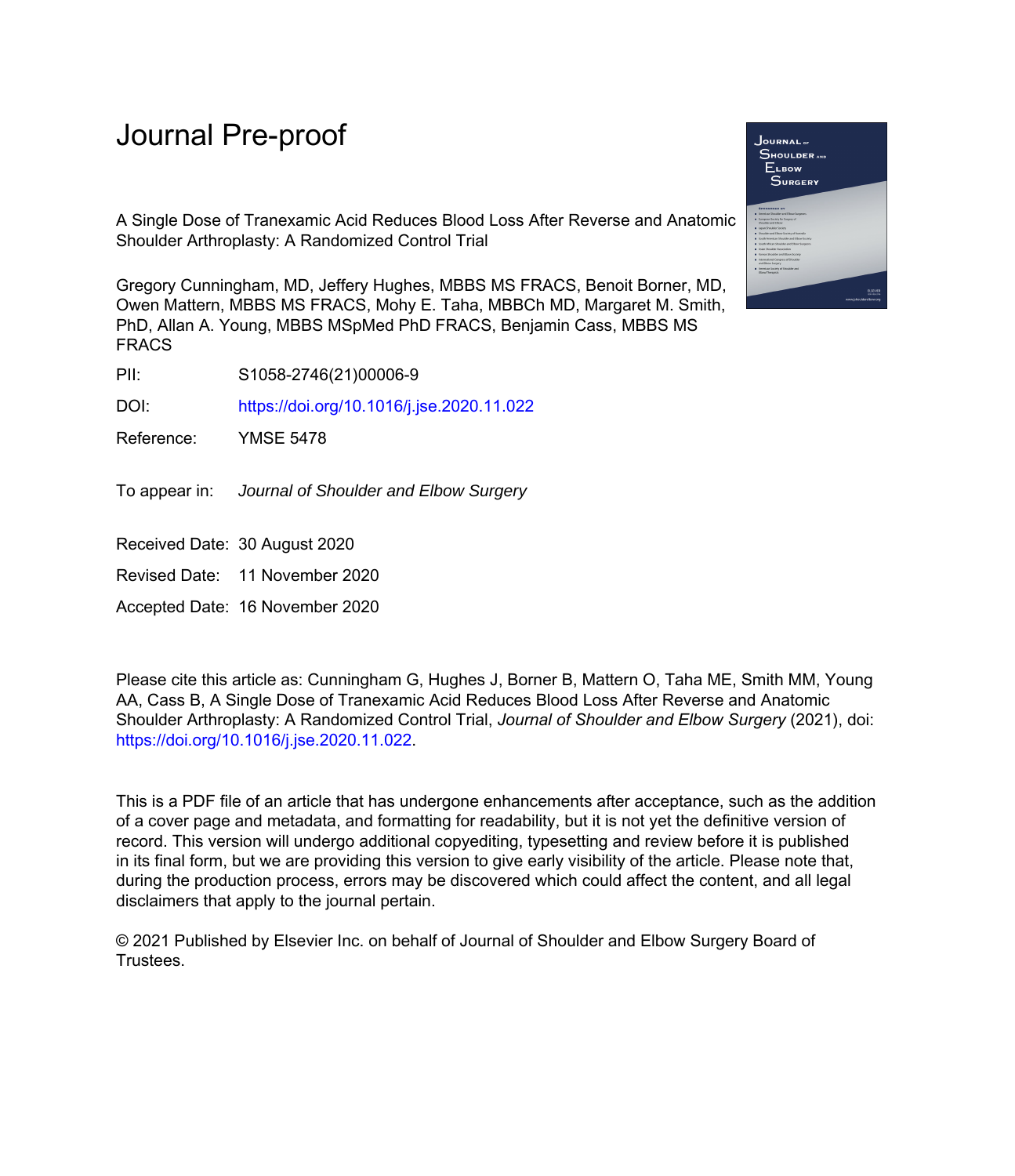A Single Dose of Tranexamic Acid Reduces Blood Loss After Reverse and Anatomic Shoulder Arthroplasty: A Randomized Control Trial

Authors: Gregory Cunningham, MD<sup>1,2</sup>, Jeffery Hughes, MBBS MS FRACS<sup>3</sup>, Benoit Borner, MD<sup>1</sup>, Owen Mattern, MBBS MS FRACS<sup>4</sup>, Mohy E. Taha MBBCh MD<sup>5</sup>, Margaret M. Smith, PhD<sup>6</sup>, Allan A. Young, MBBS MSpMed PhD  $FRACS<sup>3</sup>$ , Benjamin Cass, MBBS  $MS$  FRACS<sup>3</sup>

1) Division of Orthopaedic and Trauma Surgery, Geneva University Hospitals, Geneva, Switzerland

2) Shoulder Center, Hirslanden Clinique la Colline, Geneva, Switzerland

3) Sydney Shoulder Research Institute, Sydney, NSW, Australia

4) The Orthopaedic Group, Melbourne, VIC, Australia

5) Division of Orthopaedics and Trauma Surgery, Basel University Hospital, Basel,

Switzerland

6) Institute of Bone and Joint Research, Royal North Shore Hospital, Sydney, NSW, Australia Example 2013<br>Inter, Hirslanden Clinique la Colline, Geneva, Switzerland<br>der Research Institute, Sydney, NSW, Australia<br>dic Group, Melbourne, VIC, Australia<br>Thopaedics and Trauma Surgery, Basel University Hospita<br>Inne and J

# **Corresponding Author**

Benoît Borner, MD Division of Orthopaedic and Trauma Surgery Geneva University Hospitals Rue Gabrielle-Perret-Gentil 4 CH-1205 Genève, Switzerland Email: benoit.borner@hcuge.ch

This study was approved by the Human Research Ethics Committee at St Vincent's Hospital (file no. 16/105) and registered with the Australian New Zealand Clinical Trial Registry (ID no. ACTRN12616000723482).

These authors, their immediate families, and any research foundation with which they are affiliated have not received any financial payments or other benefits from any commercial entity related to the subject of this article.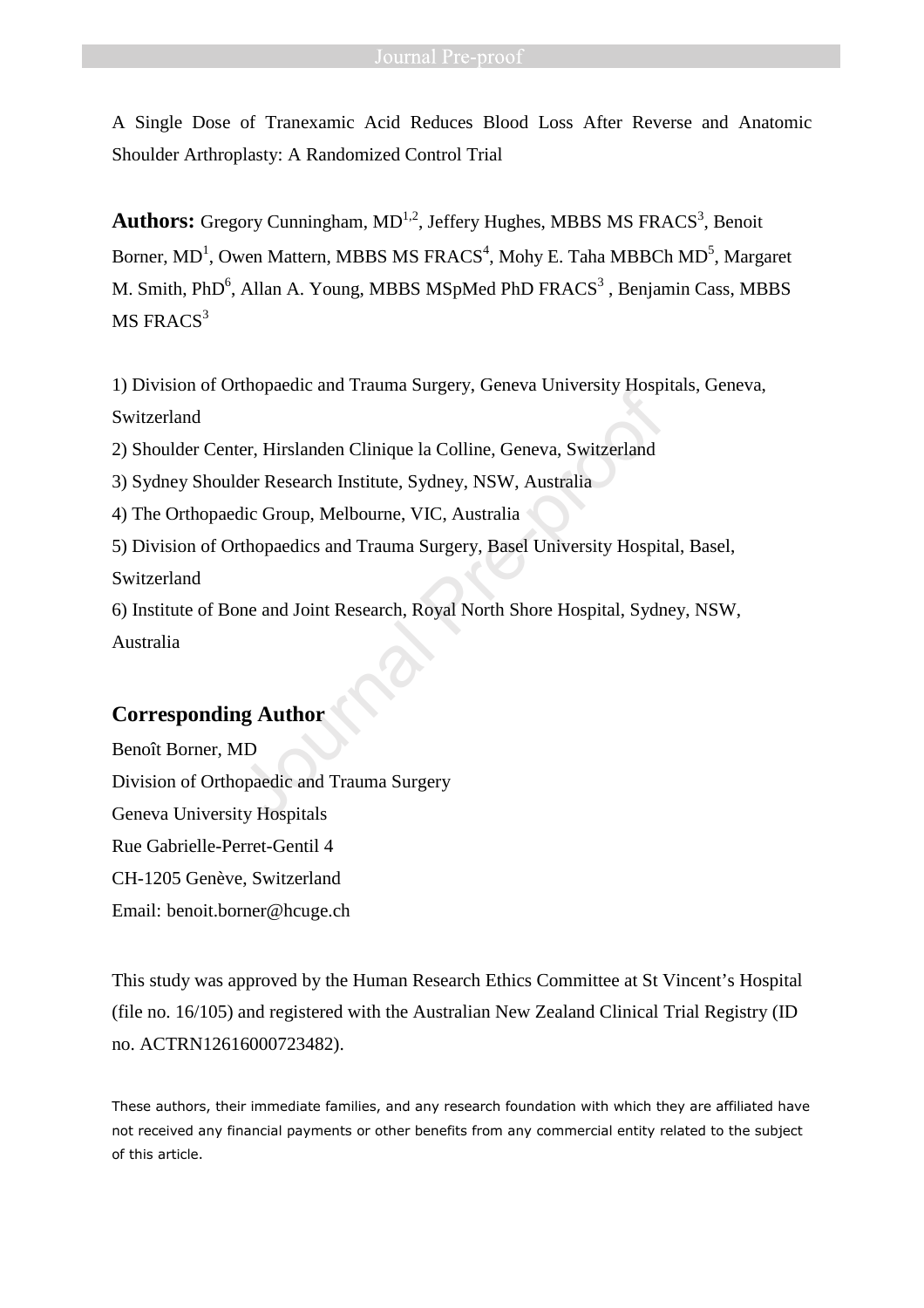TXA Showledge Arthrope and the Showledge Arthrope and the Showledge Arthrope and the Showledge Arthrope and th

# **Title**

A Single Dose of Tranexamic Acid Reduces Blood Loss After Reverse and Anatomic Shoulder Arthroplasty: A Randomized Control Trial

# **Abstract**

**Background**: Hematoma formation and blood transfusions are commonly reported complications after shoulder arthroplasty. Tranexamic acid (TXA) has been widely used in hip and knee arthroplasty to decrease perioperative blood loss. The role of TXA is still being established in shoulder arthroplasty.

**Materials and Methods**: We conducted a double-blinded randomized controlled trial comparing intravenous TXA to placebo in 60 patients undergoing primary anatomic and reverse shoulder arthroplasty. 29 patients received a placebo whilst 31 received a single dose of 2g of intravenous TXA. Patient demographics as well as drain tube output, blood loss, hematoma formation, transfusion requirement, length of hospital stay and pain scores were recorded. Patients were followed up for 12 weeks to assess for complications. The shoulder arthroplasty. Tranexamic acid (TXA) has been shownplasty to decrease perioperative blood loss. The role of oulder arthroplasty.<br> **Methods:** We conducted a double-blinded randomize venous TXA to placebo in 60 p

**Results**: Patients who received TXA had lower drain tube outputs at all time points, 41ml compared to 133ml at 6 hours, 75ml compared to 179ml at 12 hours and 94ml compared to 226ml at 24 hours (all *P*<0.001). They also had higher postoperative Hb (12.3 vs 11.4; P=0.009), lower change in Hb (1.7 vs 2.3; *P*=0.011), lower total Hb loss (0.078g vs 0.103g; *P*=0.042) and blood volume loss (0.55L vs 0.74L; *P*=0.021), higher postoperative hematocrit (36.7 vs 34.6; *P*=0.020) and lower hematocrit change (5.4 vs 7.6; *P*=0.022). There was no significant difference in pain scores or length of hospital stay and no patients required a transfusion.

**Conclusion**: A single dose of 2g intravenous Tranexamic Acid decreases blood loss and drain tube output in primary anatomic and reverse arthroplasty of the shoulder. There were no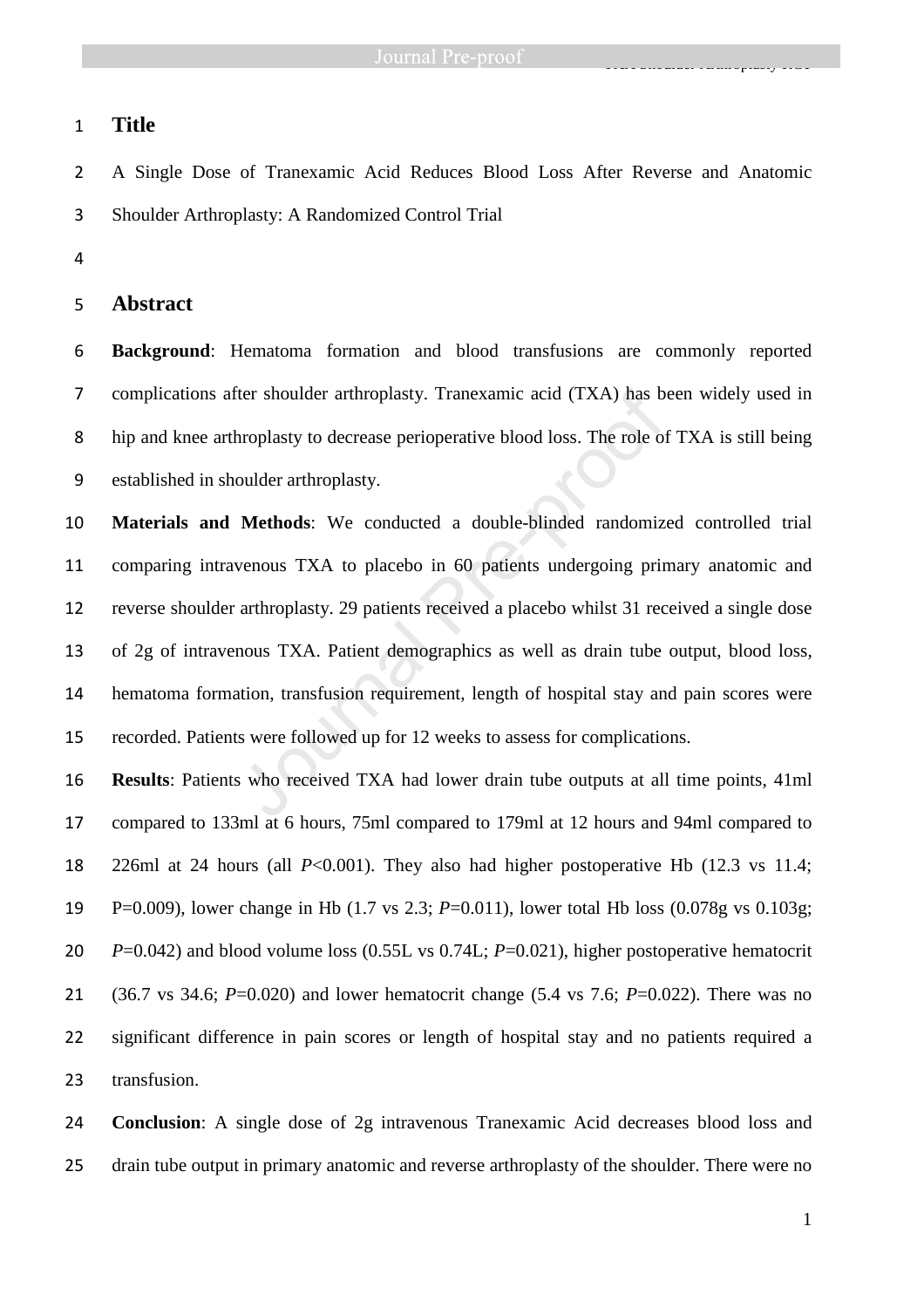TXA Showledge Arthrope and the Showledge Arthrope and the Showledge Arthrope and the Showledge Arthrope and th

| 26 | differences detected in occurrence of complications, need for transfusion, pain scores or                |
|----|----------------------------------------------------------------------------------------------------------|
| 27 | length of hospital stay. With the mounting evidence now available, patients undergoing an                |
| 28 | elective primary shoulder arthroplasty should be given intravenous TXA to decrease peri-                 |
| 29 | operative blood loss.                                                                                    |
| 30 | Keywords: shoulder arthroplasty; total shoulder arthroplasty; reverse shoulder arthroplasty;             |
| 31 | Tranexamic acid; TXA                                                                                     |
| 32 | Level of evidence: Level I; Randomized Controlled Trial; Treatment Study                                 |
| 33 |                                                                                                          |
| 34 |                                                                                                          |
| 35 | Shoulder arthroplasty is becoming a more frequently performed procedure, increasing by                   |
| 36 | 11.1% in Australia from 2015 to 2016, and by 115.5% since 2008. This is a steeper increase               |
| 37 | than either hip or knee replacements <sup>3</sup> . Perioperative management of blood loss and bleeding  |
| 38 | has also become an increasing area of interest in shoulder arthroplasty. Hematoma formation              |
| 39 | is one of the most commonly recorded complications of reverse shoulder arthroplasty $51, 11$ ,           |
| 40 | whilst the blood transfusion rate following shoulder arthroplasty has a reported range from              |
| 41 | 3.9% to 43% $^{2}$ , 7, 19, 20, 32, 39, 40. An analysis showed an increase in rate of transfusions after |
| 42 | shoulder arthroplasty in recent years <sup>38</sup> , which may be due to the increased number of        |
| 43 | revisions $^{2, 51}$ .                                                                                   |

44 Decreasing peri-operative bleeding and limiting the rates of blood transfusion is therefore 45 elearly important. Allogenic blood transfusion has been linked to an increase in postoperative 46 bacterial infections  $^{23}$ , respiratory tract infections and wound inflammation  $^{12}$ . In shoulder 47 arthroplasty specifically, it has been associated with increased rates of myocardial infarction, 48 respiratory infections, sepsis, venous thromboembolism and cerebrovascular accidents as 49 well as an increased rate of peri-prosthetic joint infection, which appears to be dose 50 dependent  $10, 18$ . With the peri-prosthetic infection rate of around 1% remaining unchanged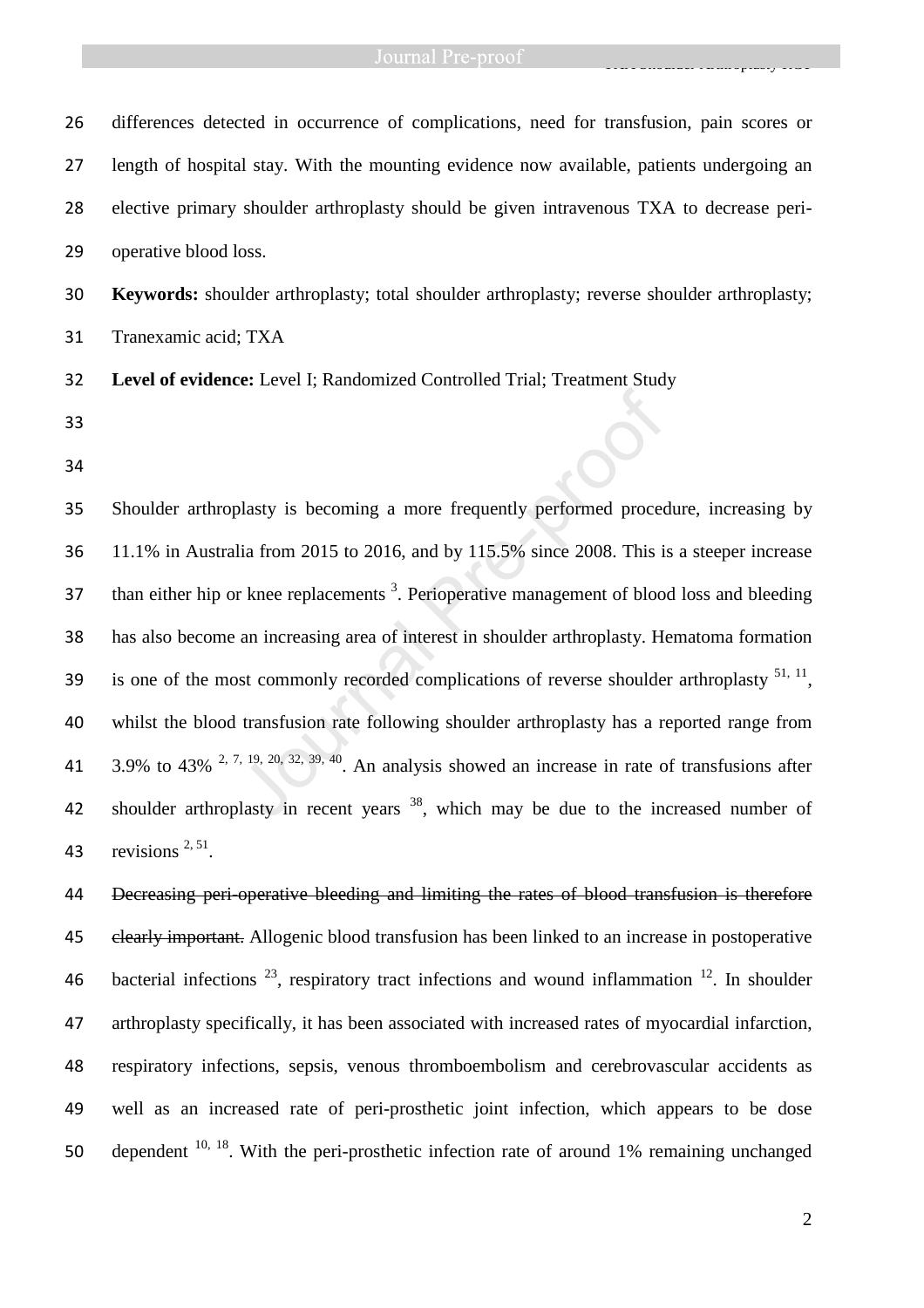TXA Showledge Arthrope and the Showledge Arthrope and the Showledge Arthrope and

51 between 2002 and 2011<sup>33</sup>, it is important to establish treatments that can affect infection rates such as improved peri-operative blood management.

Tranexamic acid (TXA) has been widely studied and used in lower limb arthroplasty as well 54 as spine and trauma surgery to decrease perioperative blood loss and transfusion rates <sup>5, 9, 24-26,</sup> 55  $30, 37, 42, 46, 50$ .

TXA inhibits fibrinolysis indirectly, by competitively blocking lysine-binding sites on plasminogen. Tranexamic acid acts by inhibiting fibrinolysis. It does this indirectly, by competitively blocking lysine-binding sites on plasminogen, leading to a decreased affinity 59 for plasminogen to bind to fibrin, decreasing the activation of plasmin<sup>44</sup>. Its use and safety in shoulder surgery is currently being investigated established, but it has been shown to be safe 61 and effective in lower limb surgery without increasing the thromboembolic rate  $5, 14, 22, 31, 42$ .

We conducted a prospective randomized double blinded trial to test our hypothesis that intravenous TXA would decrease drainage volume and bleeding, improve surgical field visibility and decrease surgical time and complexity, as well as decrease blood loss, need for transfusion, hematoma formation, hospital stay and improve postoperative pain, in primary total anatomic or reverse shoulder arthroplasty. ocking lysine binding sites on plasminogen, leading to a<br>to bind to fibrin, decreasing the activation of plasmin<sup>44</sup>. I<br>is currently being investigated established, but it has bee<br>lower limb surgery without increasing the

### **Materials and Methods**

# *Study design and patient enrolment and randomization*

This is a double-blinded randomized controlled trial comparing intravenous TXA to placebo in 60 patients undergoing primary anatomic and reverse shoulder arthroplasty. 29 patients received a placebo whilst 31 received a single dose of 2g of intravenous TXA.

This study was approved by the Human Research Ethics Committee at St Vincent's Hospital

(file number 16/105) and registered with the Australian New Zealand Clinical Trial Registry

(ID number ACTRN12616000723482).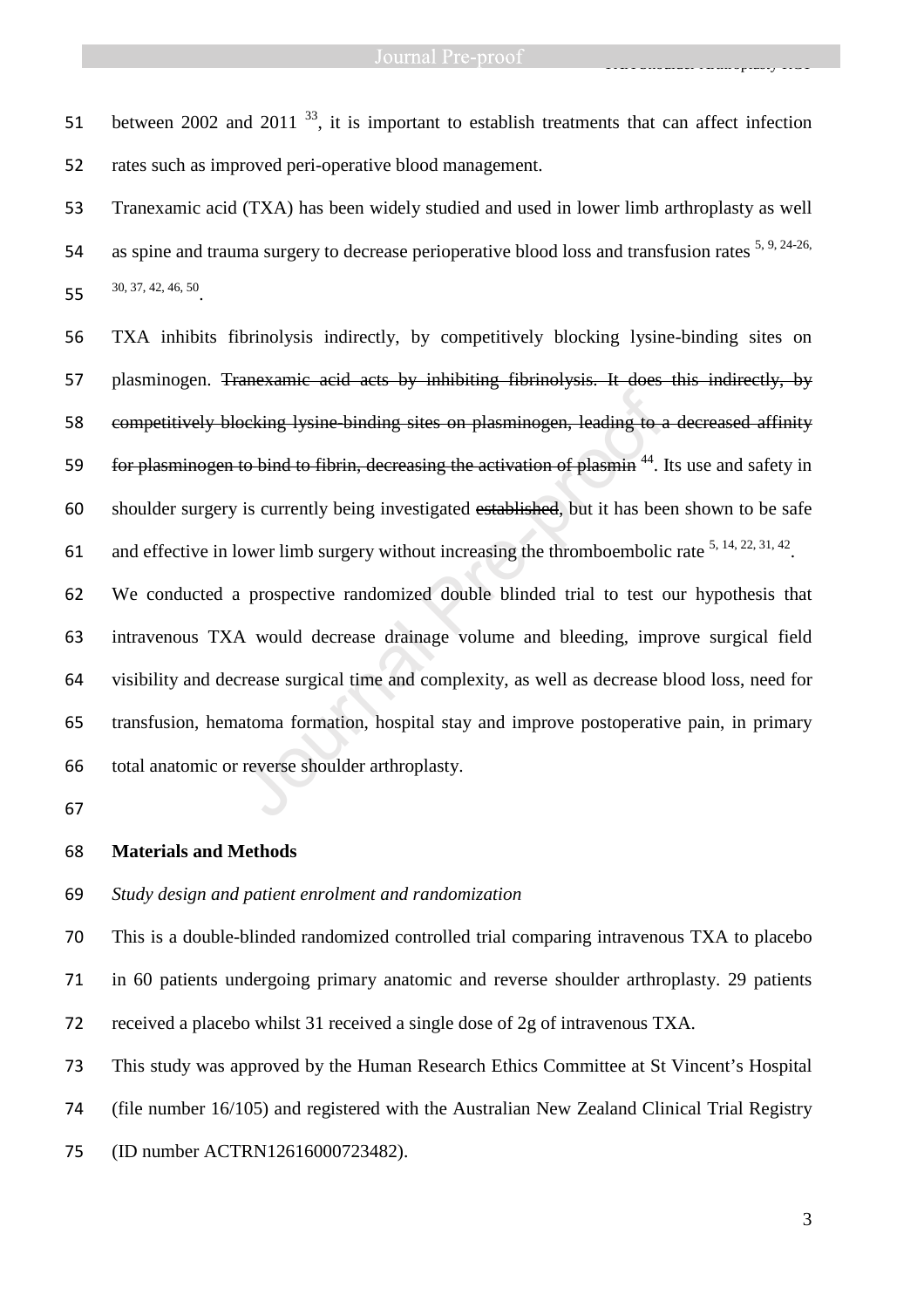TXA Showledge Arthrope and the Showledge Arthrope and the Showledge Arthrope and

Between April 2016 and September 2018, all consecutive eligible patients who were to undergo shoulder arthroplasty after failed non-operative treatment were prospectively enrolled into the trial. The patients were given a standardized information sheet about the study and completed an Informed Patient Consent form.

Patients were randomized to either the treatment group of 2g TXA given intravenously or a 81 saline placebo solution. They were block-randomized (n=6) in a double-blind fashion via a sealed, numbered envelope, which was opened by the anesthetist on the day of the surgery. 83 Only the anesthetist and study coordinator were aware of the patient's allocated group. Each surgeon's patients were separately randomized (separate pile of envelopes) to avoid potential selection bias. Trivial and study coordinator were aware of the patient's allest were separately randomized (separate pile of envelopes<br>riteria were any patient undergoing primary anatomic consented to participation in the study.<br>viteria

The inclusion criteria were any patient undergoing primary anatomic or reverse shoulder replacement who consented to participation in the study.

The exclusion criteria were allergy to TXA, history of seizure, revision arthroplasty, refusal to have potential blood transfusion, and any known coagulopathy or preoperative use of anticoagulant agents.

*Surgical and treatment protocol* 

Shoulder replacements were performed by three high volume senior shoulder specialized surgeons, (**BC, AY, JH**, blinded for review purpose), who routinely perform shoulder replacements in the semi-beach chair position via a standard delto-pectoral approach. The procedure was performed under general anesthesia with an interscalenic block. Patients were administered either TXA or placebo (saline) before skin incision. At the end of the procedure each patient had a drain tube placed deep to the deltoid, exiting laterally to the distal part of the incision, which was then removed 24 hours post operatively. All patients received thrombo-prophylaxis with sequential calf compressors, graduated compression stockings and low molecular weight heparin. Postoperative protocols regarding use of sling and permitted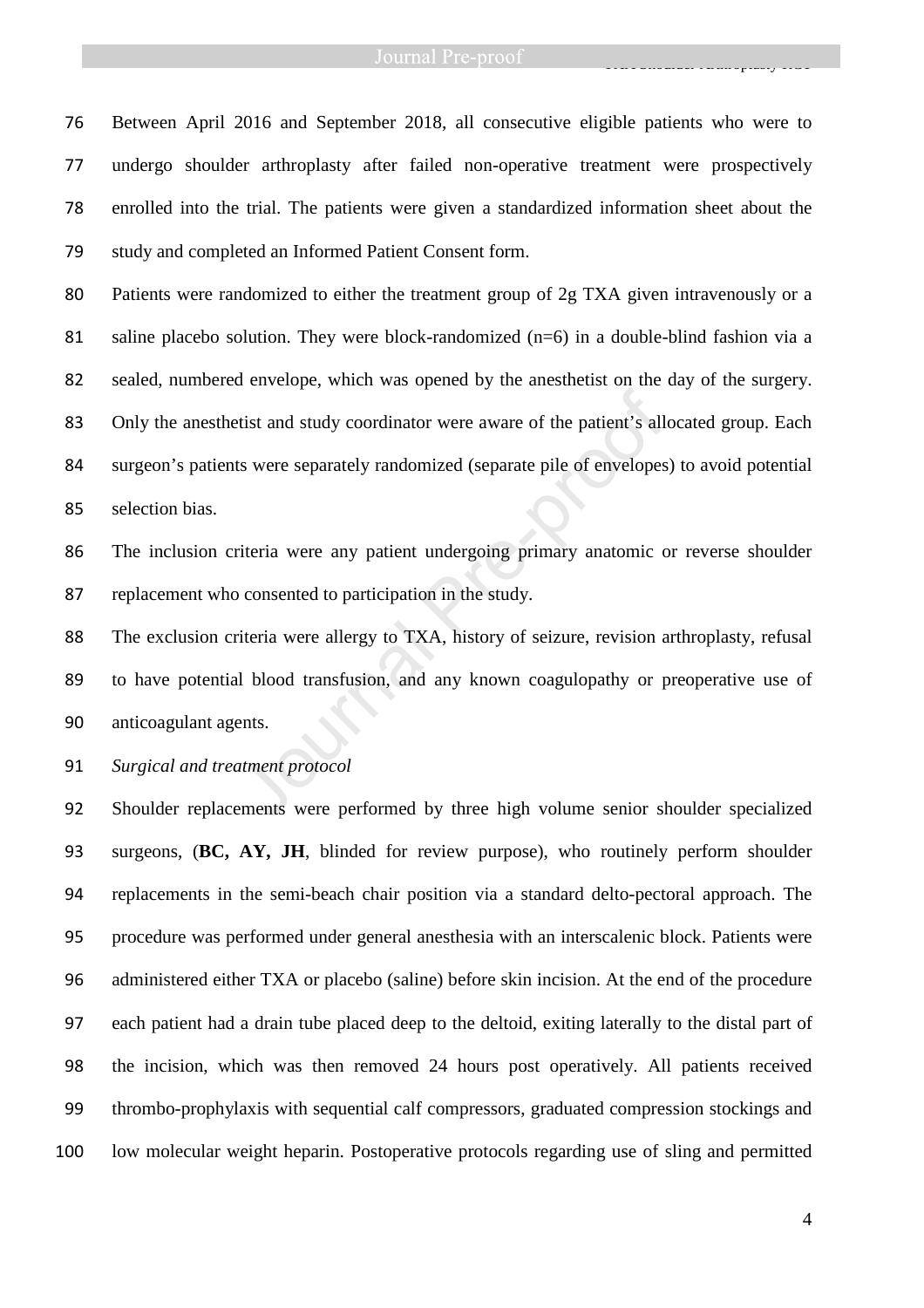TXA Showledge Arthrope and the Showledge Arthrope and the Showledge Arthrope and

range of motion followed each surgeon's preference. All patients had standard follow-up appointments at 2, 6 and 12 weeks.

*Outcome measurement* 

Patient demographics including age, sex, hand dominance, relevant comorbidities, BMI and ASA classification were recorded. Preoperative hemoglobin (Hb) and hematocrit were also recorded. Operative time was recorded, as well as subjective parameters rated by the surgeon, including intraoperative surgical field visibility (poor, fair, good, excellent) and procedure complexity (less than usual, as usual, more than usual).

Postoperatively all patients had their drain tube output recorded at 6, 12 and 24 hours, as well as need for a blood transfusion, hematoma formation, recovery room duration, overall hospital duration and pain visual analogue score (VAS) at 24 hours. Blood loss was also 112 calculated using the Hb balance method <sup>15</sup>. Any adverse events were noted and reported until the 12-week mark. The threshold for blood transfusion was a postoperative Hb lower than 7.0g/dL, or 9.0g/dL with symptoms (fatigue, breathlessness, chest pain, tachycardia, fatigue). than usual, as usual, more than usual).<br>
all patients had their drain tube output recorded at 6, 12 an<br>
blood transfusion, hematoma formation, recovery room<br>
1 and pain visual analogue score (VAS) at 24 hours. B<br>
the Hb ba

*Statistical analysis* 

All statistical analyses were performed using Stata 15. A sample size power calculation was performed with drain output as the primary variable and alpha set at 0.05. From previous studies on arthroplasty in other joints, we estimated that the drainage output would reduce 40% when TXA treatment was given. Using standard deviations in drainage reported in the literature (30%), a group number of 20 would be required to give a power of 99%. For blood 121 loss as variable, a reduction of 25% with a 25% standard deviation requires a group  $n = 27$  to give 95% power. A group number of 30 (60 total) was thus selected to ensure enough power to detect expected differences in these two variables.

Differences between treatment groups were determined using Students T tests (normally distributed continuous data), Chi-squared test of proportions or Mann-Whitney U ranked tests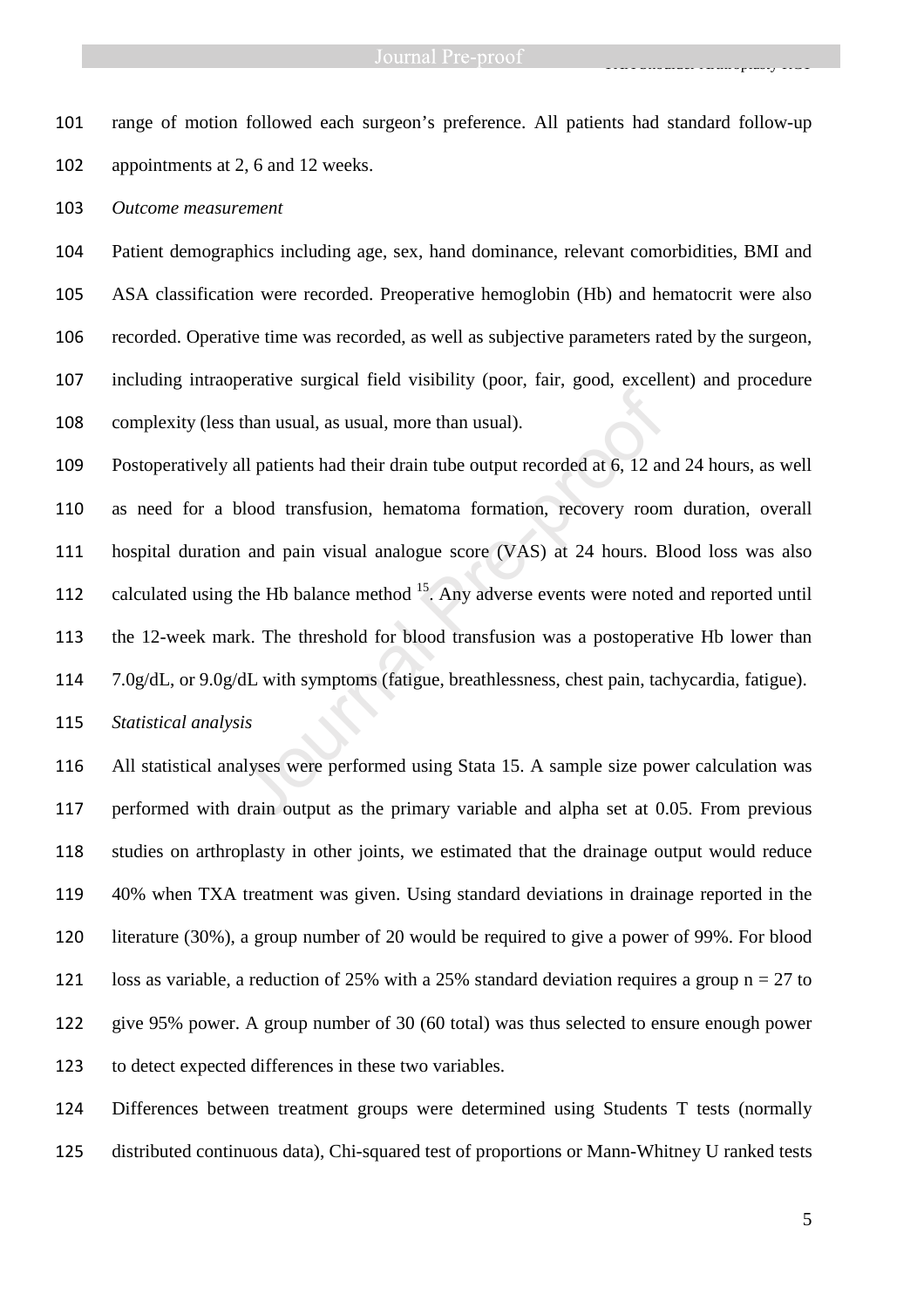TXA Showledge Arthrope and the Showledge Arthrope and the Showledge Arthrope and

(non-normally distributed or ordinal data) as indicated in the results tables. Subgroup analysis was carried out between the different types of prosthesis (reverse versus anatomic) using the same tests. The effect of demographic and treatment variables on surgery outcomes (operating time, procedural complexity, field visibility, postop pain, length of hospital stay) was measured using mixed model regression, correcting for site of operation (see Appendix). 131 Any P value <0.05 was considered as statistically significant.

### **Results**

Of the 100 patients screened to be enrolled in the trial, 26 were excluded and 11 chose not to participate (Figure I). There were 63 patients who qualified and were randomized. 31 patients were randomized to placebo, of which 2 were excluded (1 due to incorrect randomization and 1 whose drain tube dislodged and was removed early). 32 patients were allocated to receive TXA of which 1 was excluded because the procedure got cancelled due to concerns regarding infection. There was no loss to follow-up leaving 29 patients in the placebo group and 31 patients in the intervention group at 6 weeks. There were 19 reverse shoulder arthroplasties (RSA) and 12 total anatomic shoulder arthroplasties (TSA) in the TXA group, 22 RSA and 7 TSA in the control group. There was no significant difference between procedure type in both groups (P=0.11) nts screened to be enrolled in the trial, 26 were excluded a<br>re I). There were 63 patients who qualified and were randel<br>to placebo, of which 2 were excluded (1 due to incorrect<br>the dislodged and was removed early). 32 pat

Patient demographics were similar in both groups (Table I). Patients who received TXA were found to have a higher postoperative Hb of 12.3 compared to 11.4 (P=0.009) and lower 146 change in Hb from preoperative to postoperative of 1.7 compared to 2.3 (P=0.011). Using the Hb balance method, patients who received TXA had lower total Hb loss, 0.078g compared to 148  $0.103g$  (P=0.042) and lower blood volume loss of 0.55L compared to 0.74L (P=0.021). 149 Hematocrit postoperatively was higher in the TXA group at 36.7 compared to 34.6 (P=0.020) 150 and hematocrit change from preoperatively was lower at 5.4 compared to 7.6 (P=0.022).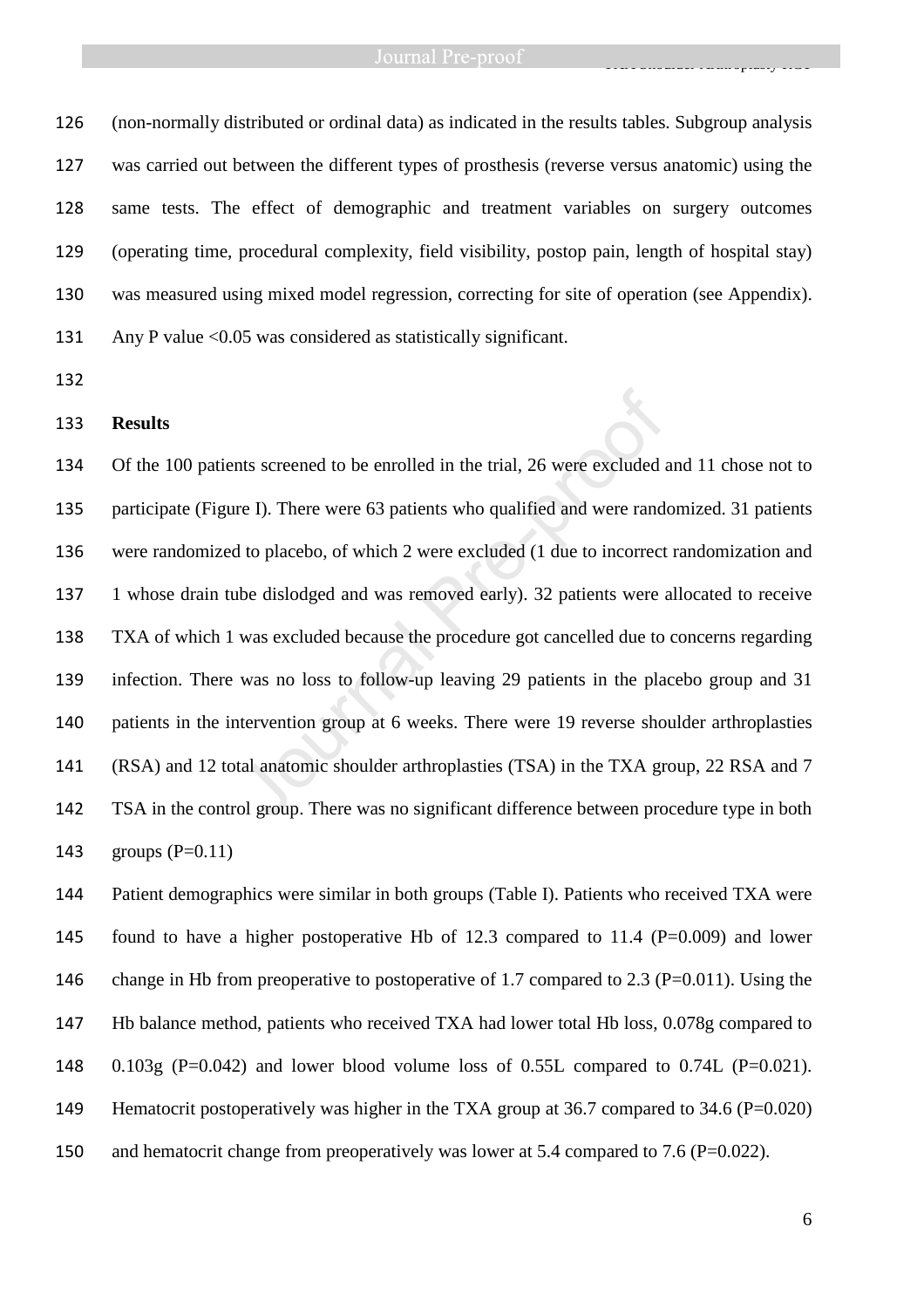Drain tube output was significantly lower at all time points in patients that received TXA with the 6-hour measure being 41ml compared to 133ml (P<0.001), the 12-hour measure being 75ml compared to 179ml (P<0.001) and the 24-hour measure being 94ml compared to 226ml (P<0.001). There was one hematoma in the placebo group, clinically defined as a painful colored swelling of the operative site and/or arm, and none in the TXA group; this was not significant. No patient in either the placebo group or TXA group received a blood transfusion, and we found no significant difference in operative field visibility, operative complexity, operative time, time in recovery, hospital admission stay or pain scores at 24 hours (Table II).

When we analyzed the outcomes by procedure there was no statistically significant difference between anatomic or reverse total shoulder replacements (Table III). We also found that surgery time, procedural complexity, field visibility, postoperative pain, time in recovery and length of hospital admission was not affected by age (all P≥0.35 except for the length in 164 PACU where P=0.01), gender (all P≥0.092), BMI (all P≥0.52), operated side (all P≥0.13), or ASA class (all P≥0.13) (see Appendix). rative time, time in recovery, hospital admission stay or<br>ed the outcomes by procedure there was no statistically signal ed the outcomes by procedure there was no statistically signal<br>is correverse total shoulder replacem

### **Discussion**

The results of this study show that a single dose of 2g of intravenous TXA provided a simple and effective dosing regimen to decrease blood loss and drain tube output. While we did not find any difference in the pain scores this may have been due to the timing of when these scores were taken as the nerve block may have still had some effect. We also did not have any transfusions in either group and only one hematoma in the placebo group. No adverse events were recorded, which is consistent with the recently published meta-analyses of TXA 174 use in shoulder arthroplasty that found no adverse events across all studies  $4, 21, 28, 43, 49$ . This is 175 also consistent with results from hip and knee arthroplasty  $14, 16, 25, 36, 50$ .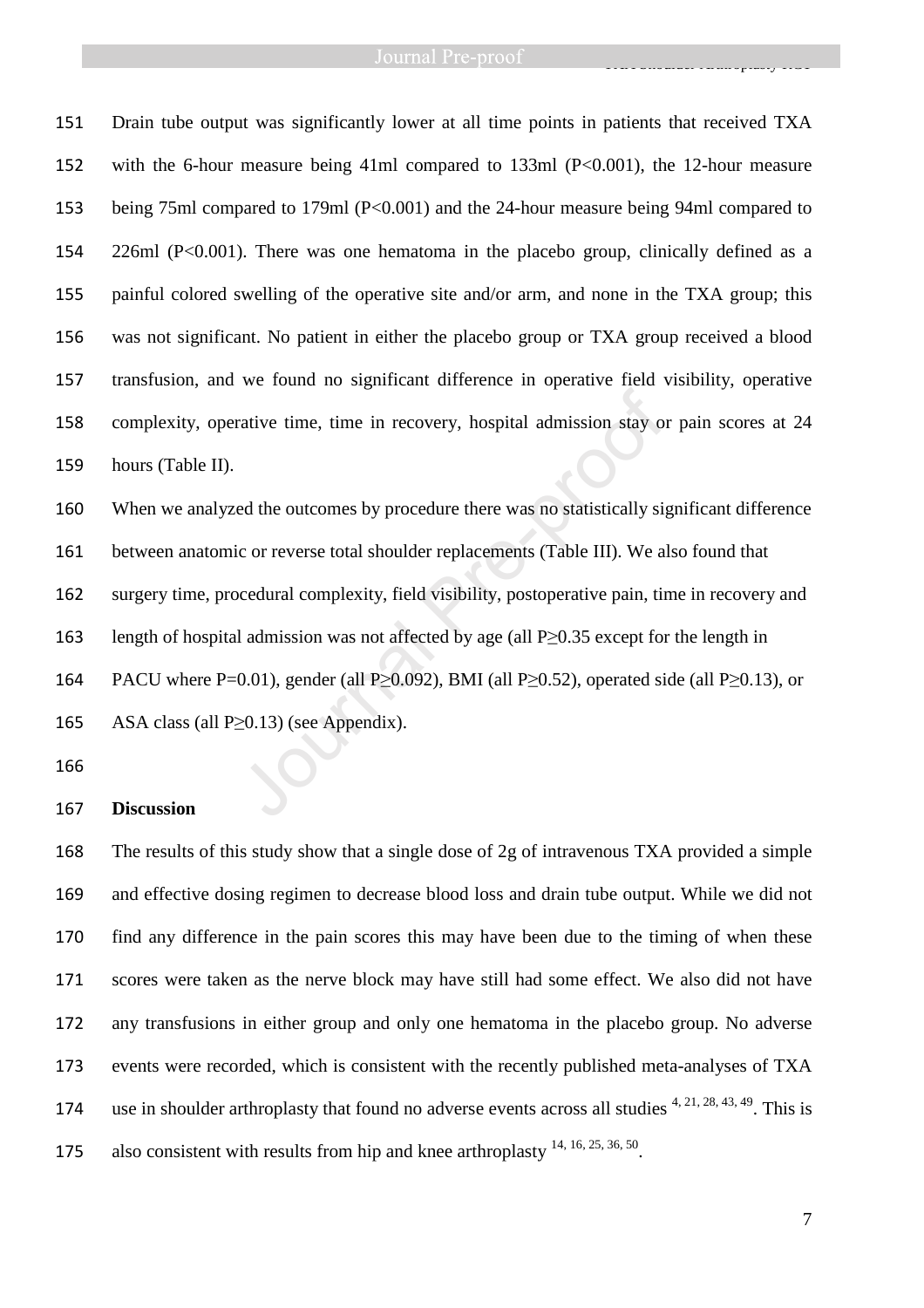TXA Showledge Arthrope and the Showledge Arthrope and the Showledge Arthrope and

TXA use in shoulder arthroplasty has shown significant recent interest. Gillespie et al in a prospective randomized trial demonstrated a decrease in drain tube output and drop in 178 hemoglobin in patients given topical TXA intraoperatively compared to normal saline .

179 Intravenous TXA administration has also shown similar results . Vara et al showed in their prospective randomized trial that two doses of intravenous TXA of 10mg/kg (one given 60 minutes before surgery and one given at wound closure) had significantly less blood loss, total Hb loss and drain tube output compared to placebo. 14.3% of the placebo group and  $5.7\%$  of the TXA group required a transfusion post operatively  $45$ .

Pauzenberger et al also found similar results, with lower blood loss and lower drain tube output, using two doses of TXA (1g given within 30 minutes of skin incision and 1g given at wound closure). They also found lower hematoma rates and improved pain scores. There 187 were no transfusions in either the TXA group or placebo group .

In a further randomized trial, Cvetanovich et al found that a single dose of 1g of TXA 189 produced lower blood loss but no difference in drain output <sup>6</sup>. Single dose TXA administration was also found to be successful in non-randomized trials for decreasing blood loss and drain tube output, with Kim et al using 500mg in their South Korean population, 192 Friedman et al using mg/kg and Abildgaard et al using  $1g<sup>1, 12, 27</sup>$ . A group required a transfusion post operatively <sup>45</sup>.<br>al also found similar results, with lower blood loss and<br>o doses of TXA (1g given within 30 minutes of skin incis<br>They also found lower hematoma rates and improved<br>ion

The ideal TXA dose regime is still yet to be established in arthroplasty surgery, with considerable variation in all published data for both lower limb and shoulder arthroplasty. Fixed dose and weight-dependent dosing have been used, as has single and multiple dosing 196 with no clear consensus as to the most effective regime  $4, 5, 14, 24, 28, 31, 41, 43$ . There is also considerable debate in lower limb arthroplasty about intravenous versus intra-articular TXA dosing, with a recent meta-analysis by Gianakos et al showing that intra-articular dosing either on its own or combined with intravenous dosing led to less blood loss and drain tube 200 output . Recent studies seem to show similar results in shoulder arthroplasty examined  $48$ .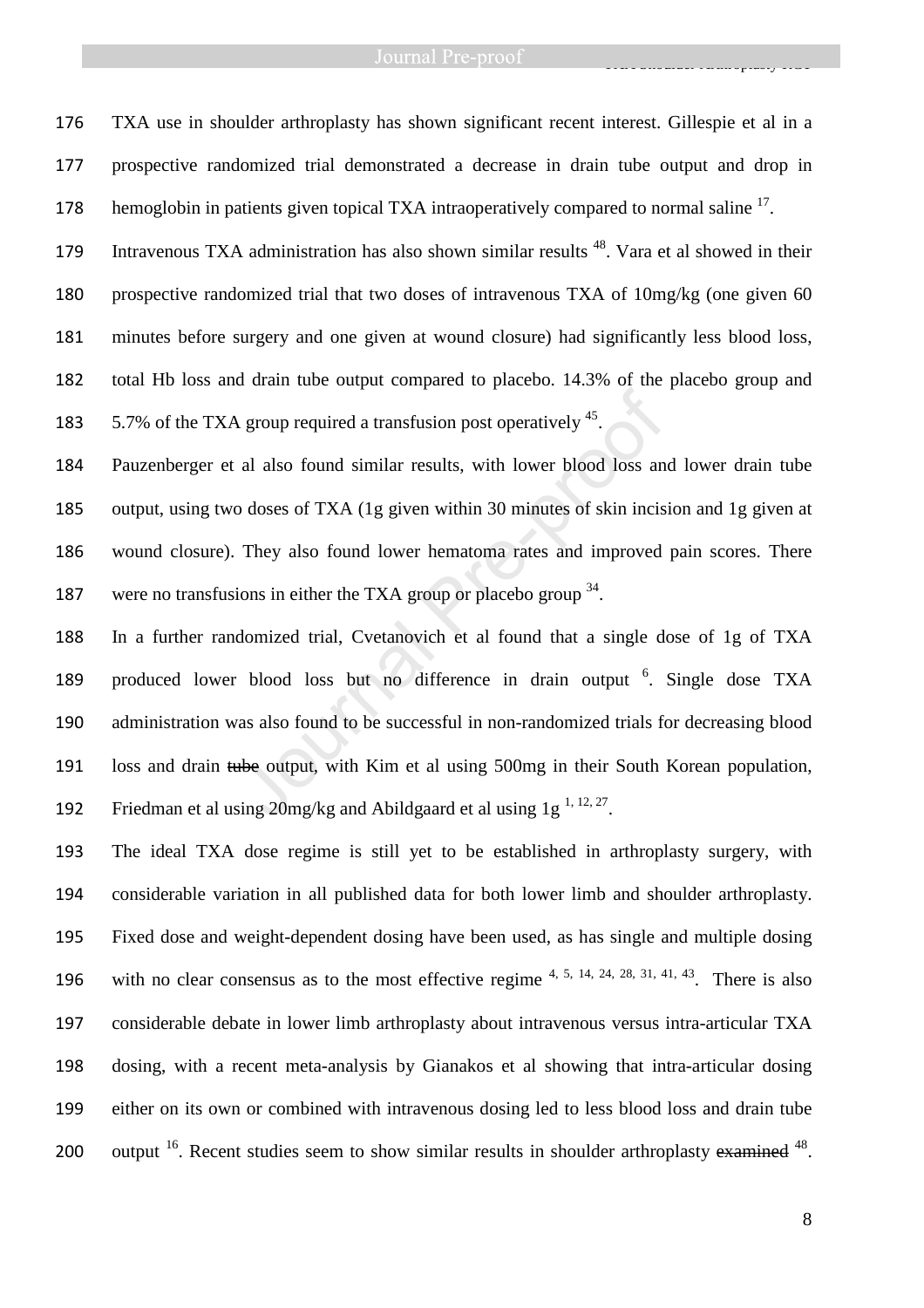According to another meta-analysis concerning lower limb arthroplasty, combined 202 administration of tranexamic acid is associated with significantly reduced total blood loss, postoperative hemoglobin decline, drainage volume, and transfusion requirements in 204 comparison with single application .

The role and safety of TXA in patients at high risk for thromboembolic events is still to be established. Three large database studies on hip and knee arthroplasty patients showed no increased risk of thromboembolic events in those with risk factors, however not all patients 208 were given TXA, with some excluded due to their risk factors  $8,36,47$ . This study further adds to the published data about safety of the use of TXA in shoulder arthroplasty.

This study presented several strengths and limitations. Firstly, it is a multi-surgeon, randomized and controlled trial, including mixed type of procedures (RSA, TSA), with no loss to follow-up. Secondly, it also analyzed additional parameters than blood loss, such as hospital stay length, as well as subjective parameters including procedure complexity and surgical field visibility. Although no patient was lost to follow-up, a first limitation to this study was the rather limited number of patients. This is partly related to the strict exclusion criteria such as the use of preoperative anticoagulant or antiaggregant, which would have negated the results. Greater numbers of patients would be required to detect significant differences in some of the secondary variables. Based on the results presented here, a post-hoc analysis reveals that to get a significant difference in operating time or length of hospital stay with 80% power would have required 104 and 372 patients per group, respectively. With the number of patients used, it was not possible to carry out in-depth cost-effectiveness analysis. Secondly, the average patient BMI was 30.3 with an average weight of 82.5kg. The dose of 2g may not be applicable for all population groups. However, a recent metanalysis 224 showed no difference when using a weight-adjusted dose than a fixed dose  $^{29}$ . 2g appeared to at the solution of their risk factors  $8, 36, 47$ . This<br>data about safety of the use of TXA in shoulder arthroplas<br>sented several strengths and limitations. Firstly, it is<br>controlled trial, including mixed type of procedu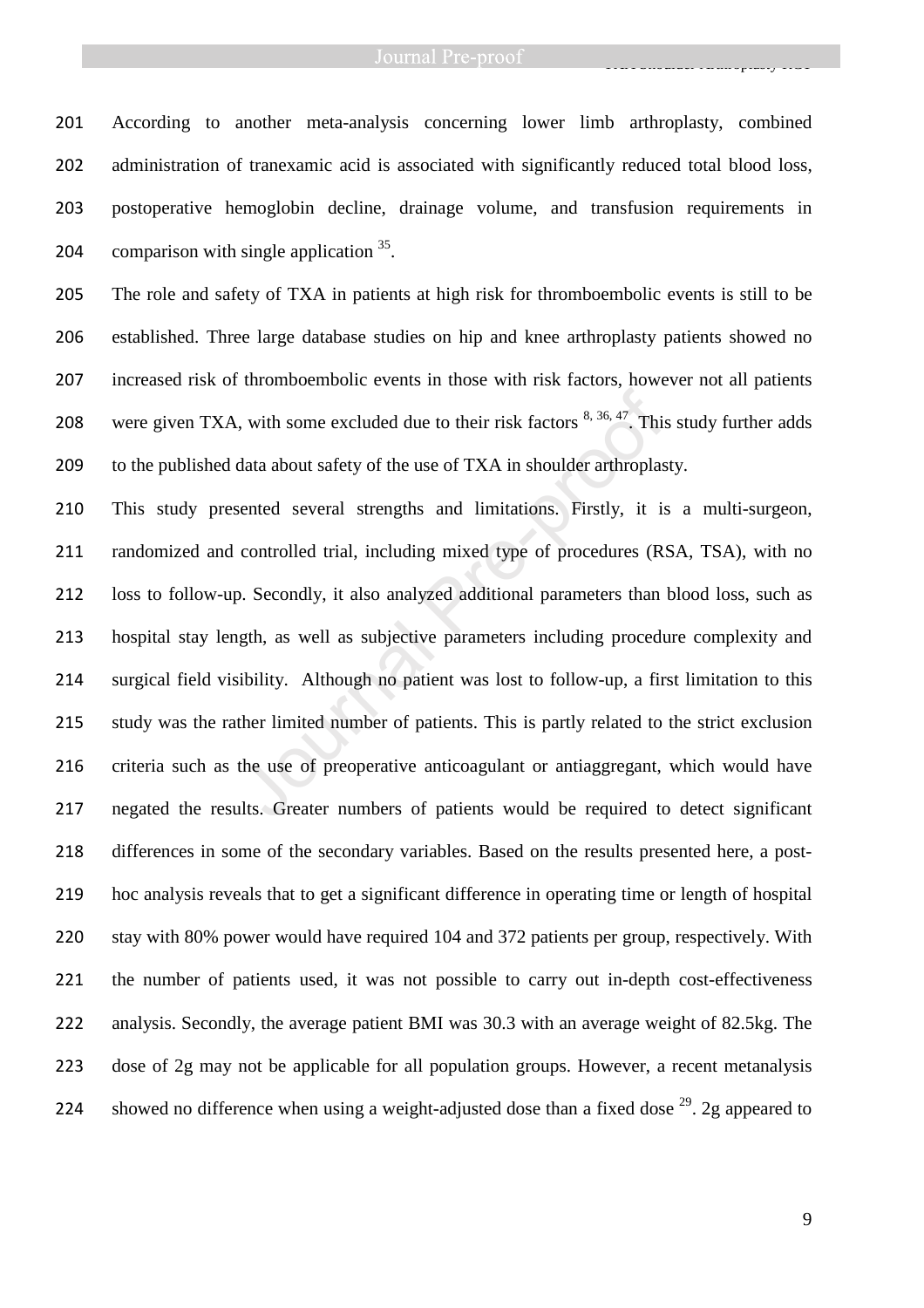225 be as safe as 1g, which has been used in previous studies  $1, 17$ . Moreover, a fixed dose is easier to administer than a weight-corrected dose, limiting the risk of error.

# **Conclusion**

A single dose of 2g intravenous Tranexamic Acid decreases blood loss and drain tube output 230 in primary anatomic and reverse arthroplasty of the shoulder, with no significant difference between the latter. There was no difference in occurrence of complications, need for transfusion, pain scores or length of hospital stay. With the mounting evidence now available, patients undergoing an elective primary shoulder arthroplasty should be given TXA to decrease peri-operative blood loss. scores or length of hospital stay. With the mounting evidency<br>
ing an elective primary shoulder arthroplasty should<br>
erative blood loss.<br>
In the blood loss.<br>
In the J.T., McLemore, R., Hattrup, S.J., 2016. Tranexar<br>
ss in

### **References**

- 1) Abildgaard, J.T., McLemore, R., Hattrup, S.J., 2016. Tranexamic acid decreases blood loss in total shoulder arthroplasty and reverse total shoulder arthroplasty. Journal of Shoulder and Elbow Surgery 25, 1643–1648. https://doi.org/10.1016/j.jse.2016.02.002
- 2) Ahmadi, S., Lawrence, T.M., Sahota, S., Schleck, C.D., Harmsen, W.S., Cofield, R.H., Sperling, J.W., 2014. The incidence and risk factors for blood transfusion in revision shoulder arthroplasty: our institution's experience and review of the literature. Journal of Shoulder and Elbow Surgery 23, 43–48. https://doi.org/10.1016/j.jse.2013.03.010
- 3) Australian Orthopaedic Association National Joint Replacement Registry (AOANJRR), 2017. Hip, Knee and Shoulder Arthroplasty.
- 4) Box, H.N., Tisano, B.S., Khazzam, M., 2018. Tranexamic acid administration for anatomic and reverse total shoulder arthroplasty: a systematic review and meta-analysis. JSES Open Access 2, 28–33. https://doi.org/10.1016/j.jses.2017.12.004
- 251 5) Boyle, J., Soric, M., 2017. Impact Of Tranexamic Acid in Total Knee and Total Hip Replacement. https://doi.org/10.1177/0897190015621813
- 6) Cvetanovich, G.L., Fillingham, Y.A., O'Brien, M., Forsythe, B., Cole, B.J., Verma, N.N., Romeo, A.A., Nicholson, G.P., 2018. Tranexamic acid reduces blood loss after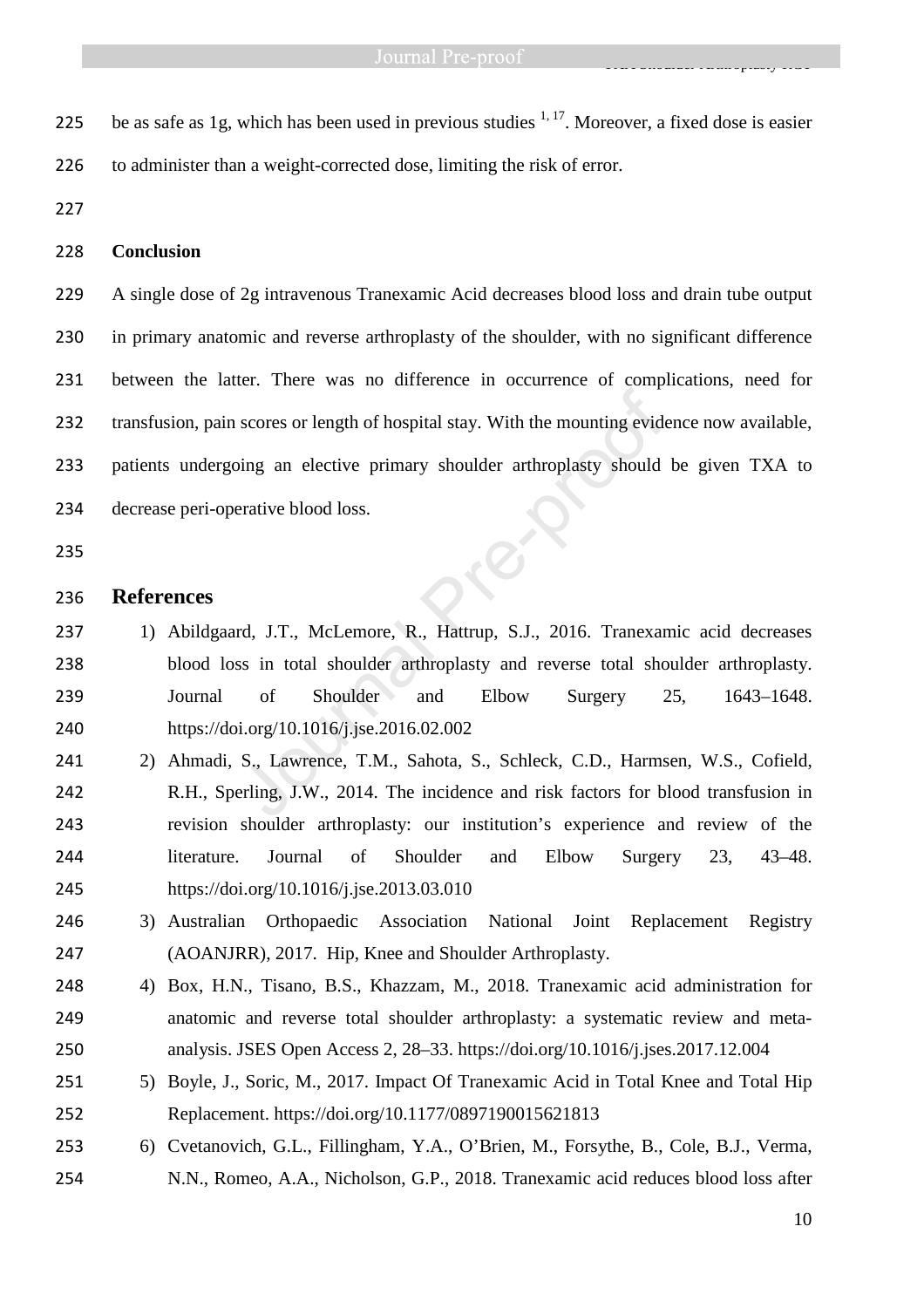- primary shoulder arthroplasty: a double-blind, placebo-controlled, prospective, randomized controlled trial. JSES Open Access 2, 23–27. https://doi.org/10.1016/j.jses.2018.01.002
- 7) Dacombe, P., Kendall, J., McCann, P., Packham, I., Sarangi, P., Whitehouse, M., Crowter, M., 2018. Blood Transfusion Rates Following Shoulder Arthroplasty In A High Volume UK Centre And Analysis Of Risk Factors Associated With Transfusion. https://doi.org/10.1177/1758573218774317
- 8) Duncan, C.M., Gillette, B.P., Jacob, A.K., Sierra, R.J., Sanchez-Sotelo, J., Smith, H.M., 2015. Venous Thromboembolism and Mortality Associated With Tranexamic Acid Use During Total Hip and Knee Arthroplasty. The Journal of Arthroplasty 30, 272–276. https://doi.org/10.1016/j.arth.2014.08.022
- 9) Dunn, C.J., Goa, K.L., 1999. Tranexamic Acid: A Review of its Use in Surgery and Other Indications. Drugs 57, 1005–1032.
- 10) Everhart, J.S., Bishop, J.Y., Barlow, J.D., 2017. Medical comorbidities and perioperative allogeneic red blood cell transfusion are risk factors for surgical site infection after shoulder arthroplasty. Journal of Shoulder and Elbow Surgery 26, 1922–1930. https://doi.org/10.1016/j.jse.2017.04.006 2 During Total Hip and Knee Arthroplasty. The Journal chttps://doi.org/10.1016/j.arth.2014.08.022<br>J., Goa, K.L., 1999. Tranexamic Acid: A Review of its lications. Drugs 57, 1005–1032.<br>J.S., Bishop, J.Y., Barlow, J.D., 2017
- 272 11) Farshad, M., Gerber, C., 2010. Reverse total shoulder arthroplasty—from the most to the least common complication. International Orthopaedics (SICOT) 34, 1075–1082. https://doi.org/10.1007/s00264-010-1125-2
- 12) Friedman, R., Homering, M., Holberg, G., Berkowitz, S.D., 2014. Allogeneic Blood Transfusions and Postoperative Infections After Total Hip or Knee Arthroplasty: The Journal of Bone & Joint Surgery 96, 272–278. https://doi.org/10.2106/JBJS.L.01268
- 13) Friedman, R.J., Gordon, E., Butler, R.B., Mock, L., Dumas, B., 2016. Tranexamic acid decreases blood loss after total shoulder arthroplasty. Journal of Shoulder and Elbow Surgery 25, 614–618. https://doi.org/10.1016/j.jse.2015.09.014
- 14) Gandhi, R., Evans, H.M., Mahomed, S.R., Mahomed, N.N., 2013. Tranexamic acid and the reduction of blood loss in total knee and hip arthroplasty: a meta-analysis. BMC Res Notes 6, 184. https://doi.org/10.1186/1756-0500-6-184
- 15) Gao, F.-Q., Li, Z.-J., Zhang, K., Sun, W., Zhang, H., 2015. Four Methods for Calculating Blood-loss after Total Knee Arthroplasty: Chinese Medical Journal 128, 2856–2860. https://doi.org/10.4103/0366-6999.168041
- 16) Gianakos, A.L., Hurley, E.T., Haring, R.S., Yoon, R.S., Liporace, F.A., 2018. Reduction of Blood Loss by Tranexamic Acid Following Total Hip and Knee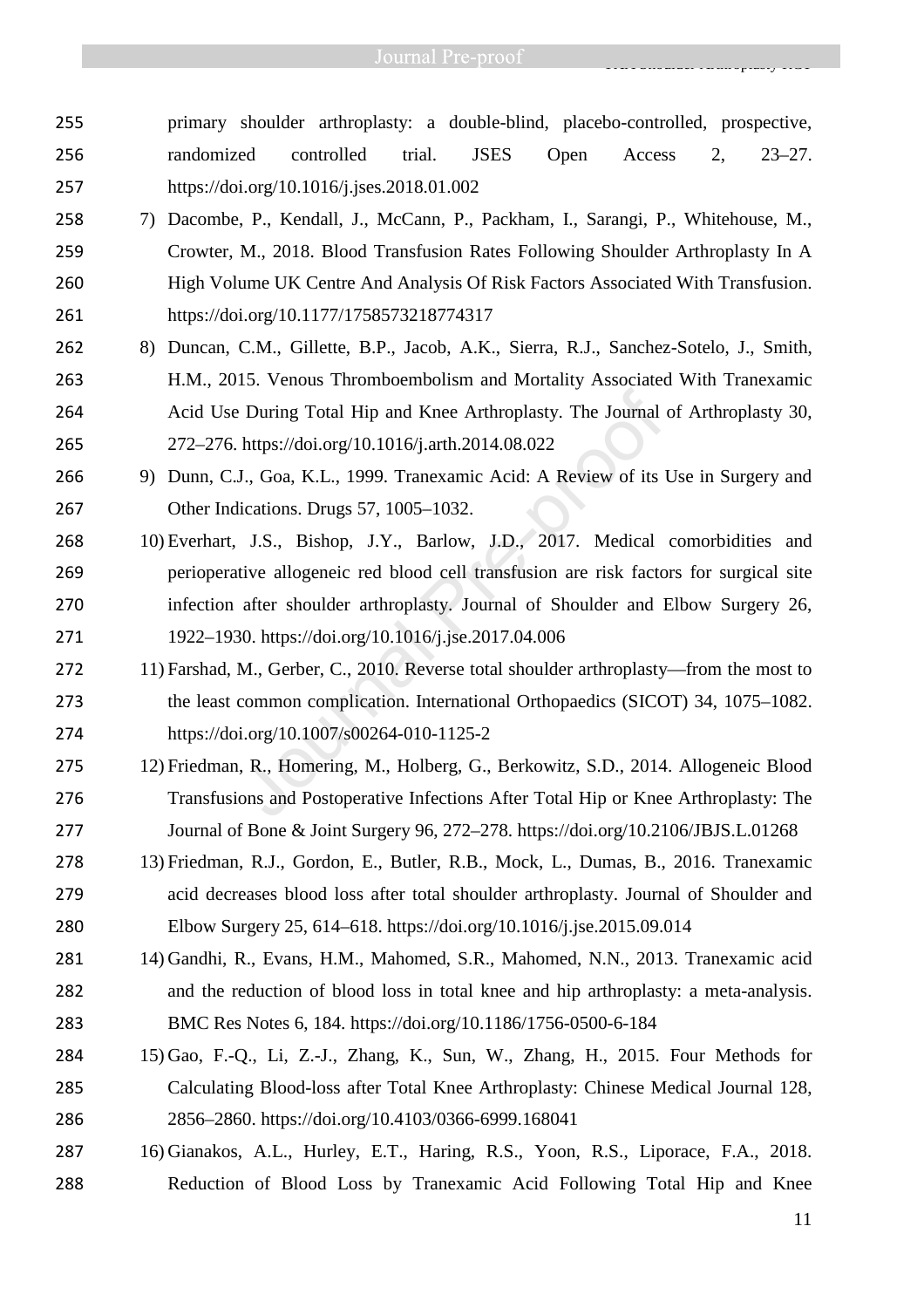- Arthroplasty: A Meta-Analysis. JBJS Reviews 6, e1. https://doi.org/10.2106/JBJS.RVW.17.00103
- 17) Gillespie, R., Shishani, Y., Joseph, S., Streit, J.J., Gobezie, R., 2015. Neer Award 2015: A randomized, prospective evaluation on the effectiveness of tranexamic acid in reducing blood loss after total shoulder arthroplasty. Journal of Shoulder and Elbow Surgery 24, 1679–1684. https://doi.org/10.1016/j.jse.2015.07.029
- 18) Grier, A.J., Bala, A., Penrose, C.T., Seyler, T.M., Bolognesi, M.P., Garrigues, G.E., 2017. Analysis of complication rates following perioperative transfusion in shoulder arthroplasty. Journal of Shoulder and Elbow Surgery 26, 1203–1209. https://doi.org/10.1016/j.jse.2016.11.039
- 19) Gruson, K.I., Accousti, K.J., Parsons, B.O., Pillai, G., Flatow, E.L., 2009. Transfusion after shoulder arthroplasty: An analysis of rates and risk factors. Journal of Shoulder and Elbow Surgery 18, 225–230. https://doi.org/10.1016/j.jse.2008.08.005
- 20) Hardy, J.C., Hung, M., Snow, B.J., Martin, C.L., Tashjian, R.Z., Burks, R.T., Greis, P.E., 2013. Blood transfusion associated with shoulder arthroplasty. Journal of Shoulder and Elbow Surgery 22, 233–239. https://doi.org/10.1016/j.jse.2012.04.013
- 21) He, J., Wang, X., Yuan, G.-H., Zhang, L.-H., 2017. The efficacy of tranexamic acid in reducing blood loss in total shoulder arthroplasty: A meta-analysis. Medicine 96, e7880. https://doi.org/10.1097/MD.0000000000007880
- 22) Henry, D.A., Carless, P.A., Moxey, A.J., O'Connell, D., Stokes, B.J., Fergusson, D.A., Ker, K., 2011. Anti-fibrinolytic use for minimising perioperative allogeneic blood transfusion, in: The Cochrane Collaboration (Ed.), Cochrane Database of Systematic Reviews. John Wiley & Sons, Ltd, Chichester, UK, p. CD001886.pub3. https://doi.org/10.1002/14651858.CD001886.pub3 i.org/10.1016/j.jse.2016.11.039<br>I.org/10.1016/j.jse.2016.11.039<br>K.I., Accousti, K.J., Parsons, B.O., Pillai, G., Flatow, E.L.<br>ulder arthroplasty: An analysis of rates and risk factors. J<br>w Surgery 18, 225–230. https://doi.
- 23) Hill, G.E., Frawley, W.H., Griffith, K.E., Forestner, J.E., Minei, J.P., 2003. Allogeneic Blood Transfusion Increases the Risk of Postoperative Bacterial Infection: A Meta-analysis: The Journal of Trauma: Injury, Infection, and Critical Care 54, 908– 914. https://doi.org/10.1097/01.TA.0000022460.21283.53
- 24) Huang, F., Wu, D., Ma, G., Yin, Z., Wang, Q., 2014. The use of tranexamic acid to reduce blood loss and transfusion in major orthopedic surgery: a meta-analysis. Journal of Surgical Research 186, 318–327. https://doi.org/10.1016/j.jss.2013.08.020
- 25) Huang, F., Wu, Y., Yin, Z., Ma, G., Chang, J., 2015. A Systematic Review and Meta-Analysis of the Use of Antifibrinolytic Agents in Total Hip Arthroplasty. HIP International 25, 502–509. https://doi.org/10.5301/hipint.5000285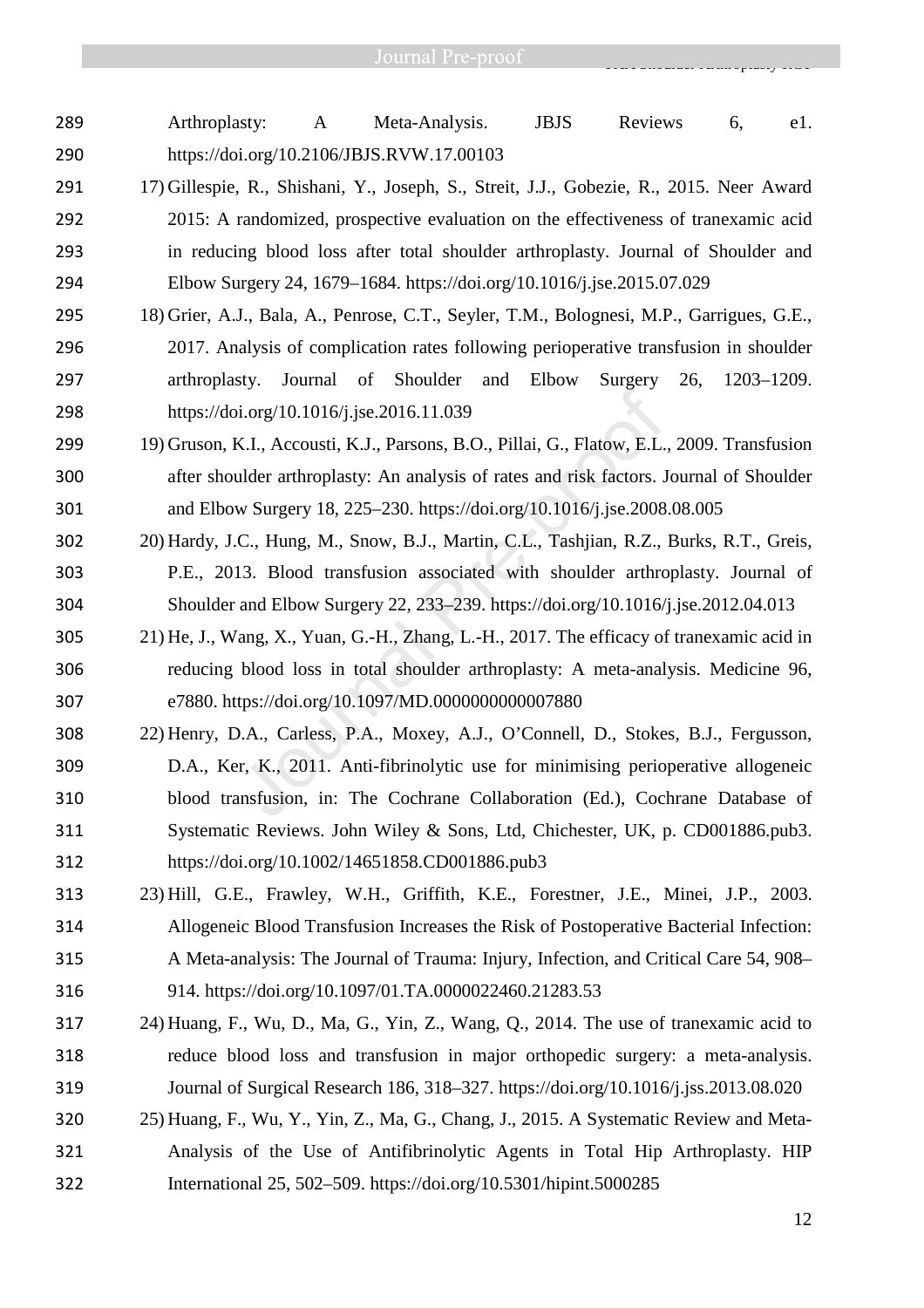- 26) Kagoma, Y.K., Crowther, M.A., Douketis, J., Bhandari, M., Eikelboom, J., Lim, W., 2009. Use of antifibrinolytic therapy to reduce transfusion in patients undergoing orthopedic surgery: A systematic review of randomized trials. Thrombosis Research 123, 687–696. https://doi.org/10.1016/j.thromres.2008.09.015
- 27) Kim, S.H., Jung, W.I., Kim, Y.J., Hwang, D.H., Choi, Y.E., 2017. Effect of Tranexamic Acid on Hematologic Values and Blood Loss in Reverse Total Shoulder Arthroplasty. BioMed Research International 2017, 1–5. https://doi.org/10.1155/2017/9590803
- 28) Kirsch, J.M., Bedi, A., Horner, N., Wiater, J.M., Pauzenberger, L., Koueiter, D.M., Miller, B.S., Bhandari, M., Khan, M., 2017. Tranexamic Acid in Shoulder Arthroplasty: A Systematic Review and Meta-Analysis. JBJS Reviews 5, e3. https://doi.org/10.2106/JBJS.RVW.17.00021
- 29) Kuo, L.-T., Hsu, W.-H., Chi, C.-C., Yoo, J.C., 2018. Tranexamic acid in total shoulder arthroplasty and reverse shoulder arthroplasty: a systematic review and meta-analysis. BMC Musculoskelet Disord 19, 60. https://doi.org/10.1186/s12891- 018-1972-3 B.S., Bhandari, M., Khan, M., 2017. Tranexamic<br>sty: A Systematic Review and Meta-Analysis. JBJS<br>i.org/10.2106/JBJS.RVW.17.00021<br>T., Hsu, W.-H., Chi, C.-C., Yoo, J.C., 2018. Tranexanthroplasty and reverse shoulder arthropla
- 30) McCormack, P.L., 2012. Tranexamic Acid: A Review of its Use in the Treatment of Hyperfibrinolysis. Drugs 72, 585–617. https://doi.org/10.2165/11209070-000000000- 00000
- 31) Melvin, J.S., Stryker, L.S., Sierra, R.J., 2015. Tranexamic Acid in Hip and Knee Arthroplasty. Journal of the American Academy of Orthopaedic Surgeons 23, 9. http://dx.doi.org/10.5435/ JAAOS-D-14-00223
- 32) Millett, P.J., Porramatikul, M., Chen, N., Zurakowski, D., Warner, J.J.P., n.d. Analysis of Transfusion Predictors in Shoulder Arthroplasty. 88:1223-1230. doi:10.2106/JBJS.E.00706
- 33) Padegimas, E.M., Maltenfort, M., Ramsey, M.L., Williams, G.R., Parvizi, J., Namdari, S., 2015. Periprosthetic shoulder infection in the United States: incidence and economic burden. Journal of Shoulder and Elbow Surgery 24, 741–746. https://doi.org/10.1016/j.jse.2014.11.044
- 34) Pauzenberger, L., Domej, M.A., Heuberer, P.R., Hexel, M., Grieb, A., Laky, B., Blasl, J., Anderl, W., 2017. The effect of intravenous tranexamic acid on blood loss and early postoperative pain in total shoulder arthroplasty. The Bone & Joint Journal 99-B, 1073–1079. https://doi.org/10.1302/0301-620X.99B8.BJJ-2016-1205.R1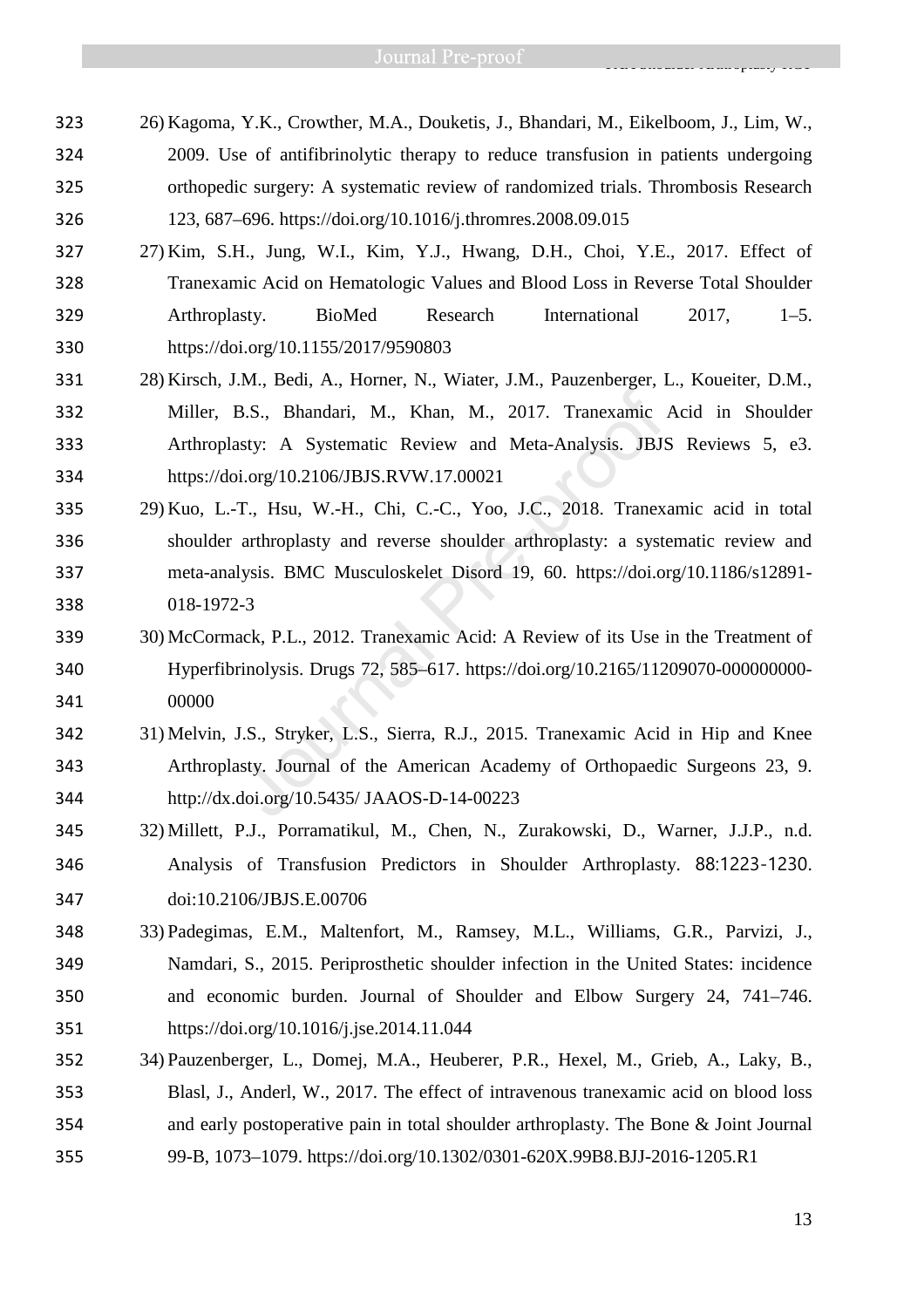- 35) Peng Zhang, M.M., Jifeng Li, M.M., Xiao Wang, M.M., 2017. Combined versus single application of tranexamic acid in total knee and hip arthroplasty: A meta-analysis of randomized controlled trials. International Journal of Surgery 43, 171– 180. https://doi.org/10.1016/j.ijsu.2017.05.065
- 36) Poeran, J., Rasul, R., Suzuki, S., Danninger, T., Mazumdar, M., Opperer, M., Boettner, F., Memtsoudis, S.G., 2014. Tranexamic acid use and postoperative outcomes in patients undergoing total hip or knee arthroplasty in the United States: retrospective analysis of effectiveness and safety. BMJ 349, g4829–g4829. https://doi.org/10.1136/bmj.g4829
- 37) Ramirez, R.J., Spinella, P.C., Bochicchio, G.V., 2017. Tranexamic Acid Update in Trauma. Critical Care Clinics 33, 85–99. https://doi.org/10.1016/j.ccc.2016.08.004
- 38) Ryan, D.J., Yoshihara, H., Yoneoka, D., Zuckerman, J.D., 2015. Blood transfusion in primary total shoulder arthroplasty: incidence, trends, and risk factors in the United States from 2000 to 2009. Journal of Shoulder and Elbow Surgery 24, 760–765. https://doi.org/10.1016/j.jse.2014.12.016 R.J., Spinella, P.C., Bochicchio, G.V., 2017. Tranexam<br>Critical Care Clinics 33, 85–99. https://doi.org/10.1016/j.c<br>J., Yoshihara, H., Yoneoka, D., Zuckerman, J.D., 2015. B<br>total shoulder arthroplasty: incidence, trends, a
- 39) Schumer, R.A., Chae, J.S., Markert, R.J., Sprott, D., Crosby, L.A., 2010. Predicting transfusion in shoulder arthroplasty. Journal of Shoulder and Elbow Surgery 19, 91– 96. https://doi.org/10.1016/j.jse.2009.05.001
- 40) Sperling, J.W., Duncan, S.F.M., Cofield, R.H., Schleck, C.D., Harmsen, W.S., 2005. Incidence and risk factors for blood transfusion in shoulder arthroplasty. Journal of Shoulder and Elbow Surgery 14, 599–601. https://doi.org/10.1016/j.jse.2005.03.006
- 41) Stowers, M.D.J., Munro, J.T., Hill, A.G., 2016. Tranexamic acid in total joint arthroplasty: TXA in arthroplasty. ANZ J Surg 86, 219–220. https://doi.org/10.1111/ans.13426
- 42) Sukeik, M., Alshryda, S., Haddad, F.S., Mason, J.M., 2011. Systematic review and meta-analysis of the use of tranexamic acid in total hip replacement. The Journal of Bone and Joint Surgery. British volume 93-B, 39–46. https://doi.org/10.1302/0301- 620X.93B1.24984
- 43) Sun, C.-X., Zhang, L., Mi, L.-D., Du, G.-Y., Sun, X.-G., He, S.-W., 2017. Efficiency and safety of tranexamic acid in reducing blood loss in total shoulder arthroplasty: A systematic review and meta-analysis. Medicine 96, e7015. https://doi.org/10.1097/MD.0000000000007015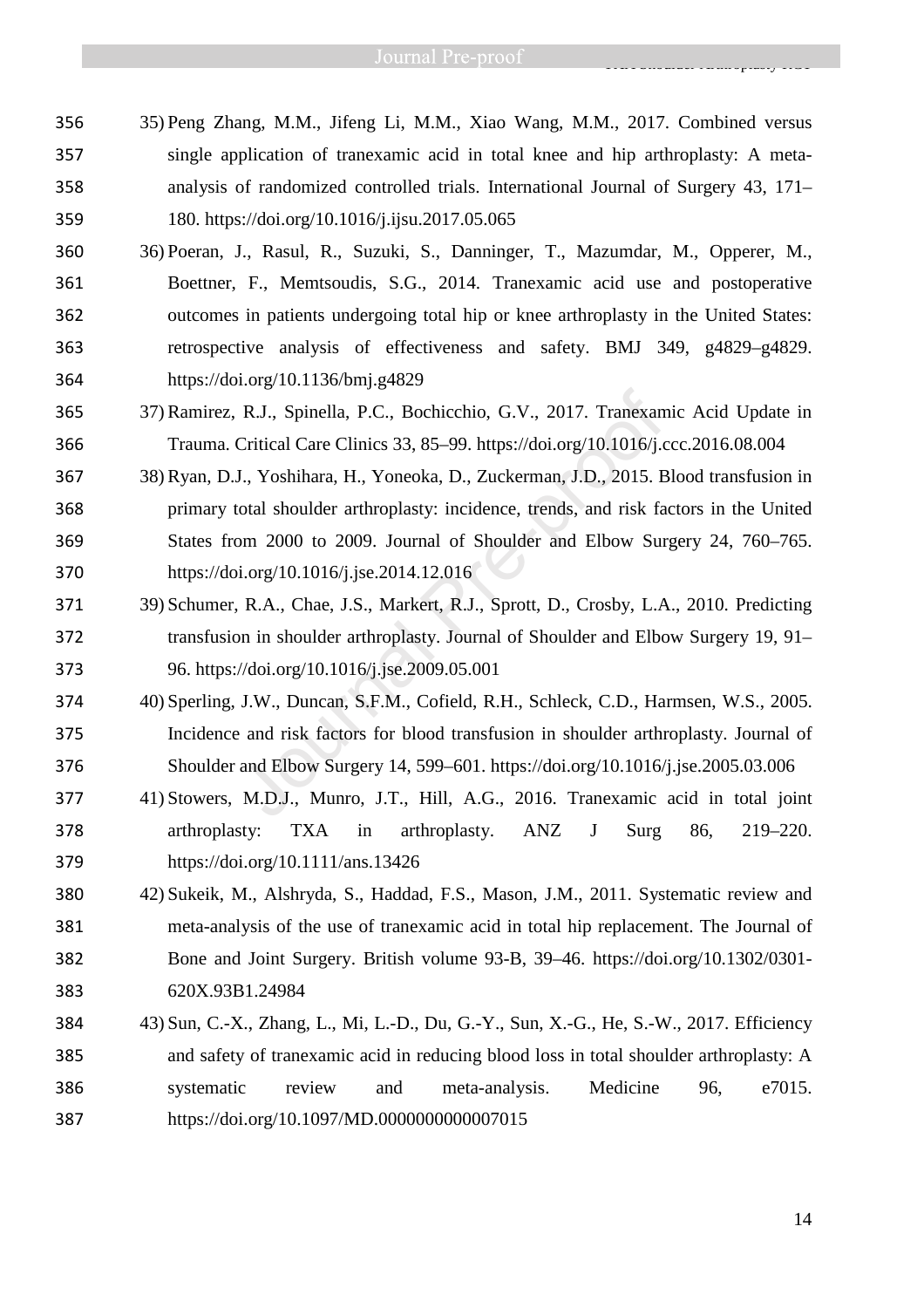- 44) Tengborn, L., Blombäck, M., Berntorp, E., 2015. Tranexamic acid an old drug still going strong and making a revival. Thrombosis Research 135, 231–242. https://doi.org/10.1016/j.thromres.2014.11.012
- 45) Vara, A.D., Koueiter, D.M., Pinkas, D.E., Gowda, A., Wiater, B.P., Wiater, J.M., 2017. Intravenous tranexamic acid reduces total blood loss in reverse total shoulder arthroplasty: a prospective, double-blinded, randomized, controlled trial. Journal of Shoulder and Elbow Surgery 26, 1383–1389. https://doi.org/10.1016/j.jse.2017.01.005
- 46) Vigna-Taglianti, F., Basso, L., Rolfo, P., Brambilla, R., Vaccari, F., Lanci, G., Russo, R., 2014. Tranexamic acid for reducing blood transfusions in arthroplasty interventions: a cost-effective practice. Eur J Orthop Surg Traumatol 24, 545–551. https://doi.org/10.1007/s00590-013-1225-y
- 47) Whiting, D.R., Gillette, B.P., Duncan, C., Smith, H., Pagnano, M.W., Sierra, R.J., 2014. Preliminary Results Suggest Tranexamic Acid is Safe and Effective in Arthroplasty Patients with Severe Comorbidities. Clin Orthop Relat Res 472, 66–72. https://doi.org/10.1007/s11999-013-3134-0
- 48) Yoon, J.Y., Park, J.H., Kim, Y.S., Shin, S.J., Yoo, J.C., Oh, J.H., 2020. Effect of tranexamic acid on blood loss after reverse total shoulder arthroplasty according to the administration method: a prospective, multicenter, randomized, controlled study. Journal of Shoulder and Elbow Surgery 29, 1087–1095. https://doi.org/10.1016/j.jse.2020.02.013 4. Tranexamic acid for reducing blood transfusion<br>ions: a cost-effective practice. Eur J Orthop Surg Traun<br>i.org/10.1007/s00590-013-1225-y<br>D.R., Gillette, B.P., Duncan, C., Smith, H., Pagnano, l<br>reliminary Results Suggest
- 49) Yu, B., Yang, G., Li, Q., Liu, L., 2017. Tranexamic acid decreases blood loss in shoulder arthroplasty: A meta-analysis. Medicine 96, e7762. https://doi.org/10.1097/MD.0000000000007762
- 50) Zhang, H., Chen, J., Chen, F., Que, W., 2012. The effect of tranexamic acid on blood loss and use of blood products in total knee arthroplasty: a meta-analysis. Knee Surg Sports Traumatol Arthrosc 20, 1742–1752. https://doi.org/10.1007/s00167-011-1754- z
- 51) Zumstein, M.A., Pinedo, M., Old, J., Boileau, P., 2011. Problems, complications, reoperations, and revisions in reverse total shoulder arthroplasty: A systematic review. Journal of Shoulder and Elbow Surgery 20, 146–157. https://doi.org/10.1016/j.jse.2010.08.001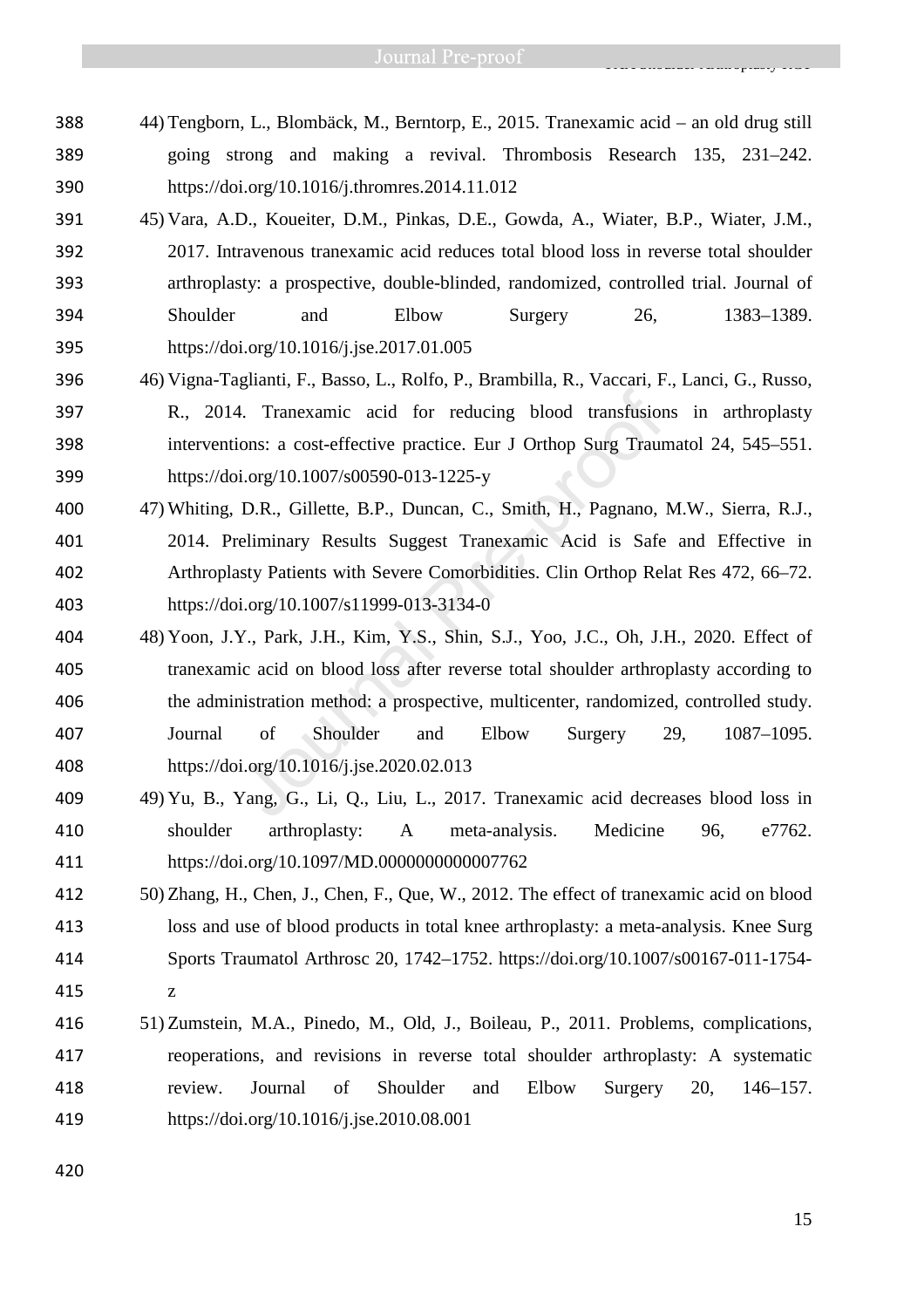# **Appendix**

- Correcting for site of operation (by mixed regression model) had no effect on the significance
- of treatment on operating time, PACU stay or days spent in hospital.
- *Comments by objective*
- Surgery time was not significantly affected by age (*P*=0.068), gender (*P*=0.43), BMI
- (*P*=0.81), side (*P*=0.13) or ASA class (*P*>0.13).
- 427 TXA did not significantly reduce surgery time (*P*=0.13; see table 2).
- Procedural complexity was not significantly affected by age (*P*=0.062), gender (*P*=0.26),
- BMI (*P*=0.81), side (*P*=0.13) or ASA class (*P*>0.13).
- TXA did not significantly change the proportion of surgeries in each category of procedural
- complexity (*P*=0.40; see table 2).
- Field visibility was not significantly affected by age (*P*=0.35), gender (*P*=0.092), BMI
- (*P*=0.52), side (*P*=0.076) or ASA class (*P*>0.19).
- TXA did not significantly change the proportion of surgeries in each category of field
- visibility (*P*=0.25; see table 2).
- There were no transfusions given to any patient and only one hematoma (in the non-TXA group).
- Postoperative pain (by VAS) was not significantly affected by age (*P*=0.60), gender
- (*P*=0.62), BMI (*P*=0.58), side (*P*=0.72) or ASA class (*P*>0.81).
- Postoperative pain (by VAS) was not different between the treatment groups (P=0.74; table 2). inficantly change the proportion of surgeries in each catege.<br>
1.40; see table 2).<br>
2.2. as not significantly affected by age ( $P=0.35$ ), gender ( $P=0$ =0.076) or ASA class ( $P>0.19$ ).<br>
inficantly change the proportion of
- Length of hospital stay was not significantly affected by age (*P*=0.068), gender (*P*=0.26),
- BMI (*P*=0.81), side (*P*=0.13) or ASA class (*P*>0.13).
- TXA did not significantly reduce length of hospital stay (*P*=0.13; see table 2).
- *Not listed as objectives*
- Length of time in PACU was not significantly affected by gender (*P*=0.11), BMI (*P*=0.80),
- 447 side  $(P=0.21)$  or ASA class  $(P>0.48)$  but was affected by the patient's age  $(P=0.001)$ .
- TXA did not significantly reduce length of hospital stay time in PACU whether corrected for
- age (P=0.84) or not (*P*=0.70; see table 2).
- Patients on TXA had a higher postop hemoglobin than those not given TXA (*P*=0.009) and
- thus had a smaller change in Hb from pre to postop (*P*=0.011; table 2).
- 452 Males have a significantly higher Hb (by  $1.72 \pm 0.26$ ) than females ( $P < 0.001$ ).
- Correcting for the difference between genders (in a linear regression model) the TXA
- difference in change in Hb from pre to postop more significant (*P*=0.006).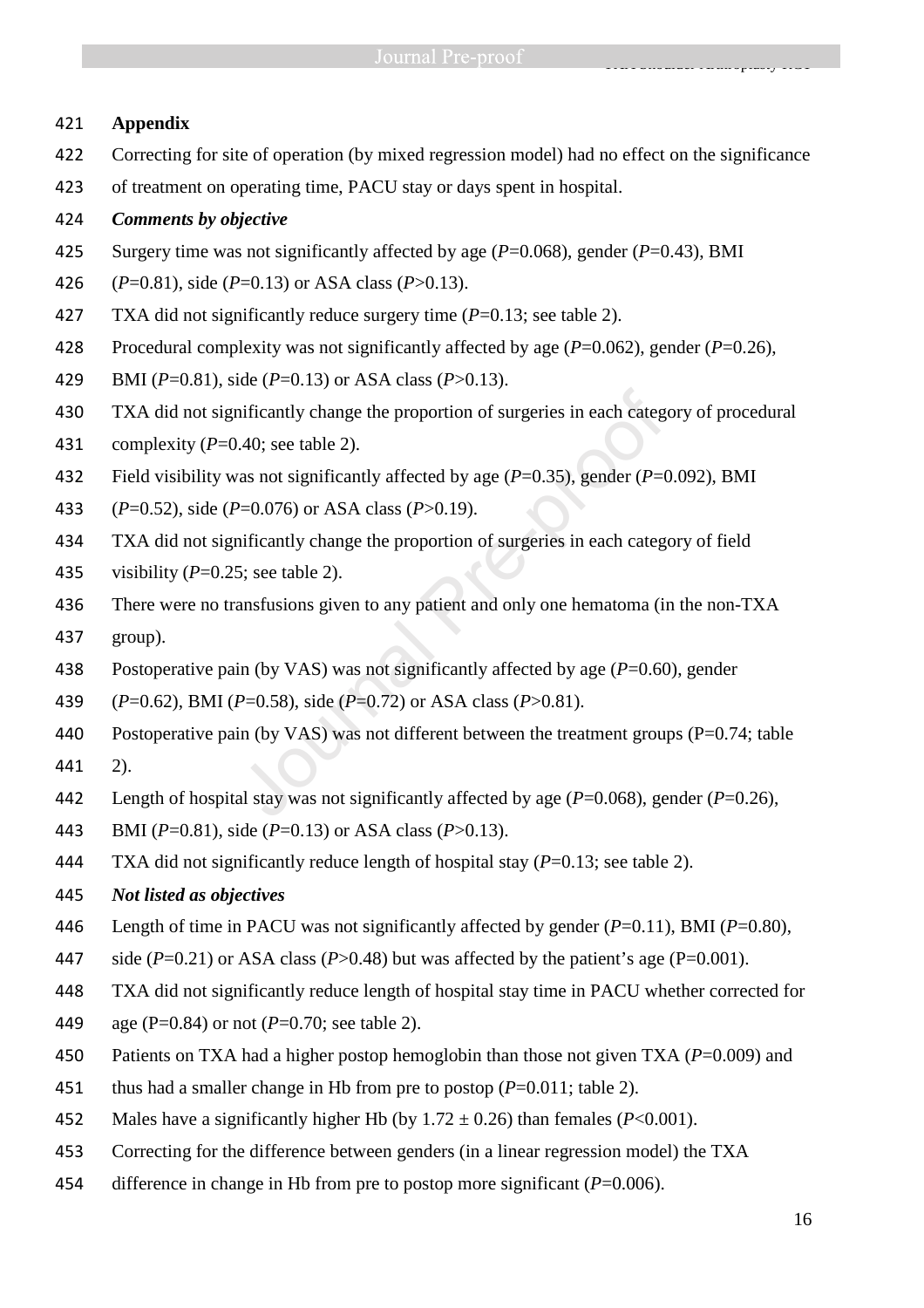Hb total (*P*=0.042) and blood volume (*P*=0.021) losses were significantly less in patients on TXA. Patients on TXA had a higher postop hematocrit than those not given TXA (*P*=0.020) and thus had a smaller change in hematocrit from pre to postop (*P*=0.022; table 2). 459 Males have a significantly higher Hct (by  $4.1 \pm 1.0$ ) than females ( $P < 0.001$ ). Correcting for the difference between genders (in a linear regression model) makes the TXA difference in change in Hct from pre to postop more significant (*P*=0.011). TXA significantly reduced drain output at all three time points measured (*P*<0.001). **Legends Figure 1**  Figure showing a CONSORT flowchart of the patient selection and randomization. *TXA*, Tranexamic Acid; *TSA*, Total Shoulder Replacement; *RSA*, Reverse Shoulder Replacement. **Table 1**  Table illustrating the patient demographics in both groups. *CS,* Constant Score; *ASA*, American Society of Anesthesiologists; *SD*, standard deviation; *TXA*, tranexamic acid 473 <sup>a</sup>Students t test; <sup>b</sup>Chi-squared proportions test; <sup>c</sup>Mann-Whitney U test \*Calculated by the Gross equation **Table 2**  Table showing the results of the measured outcomes in both groups. *Hb,* hemoglobin; *Hct,* hematocrit; *SD*, standard deviation; *TXA*, tranexamic acid; *PACU*: Post-Anesthesia Care Unit; *VAS*: Visual Analog Scale 479 <sup>a</sup>Students t test; <sup>b</sup>Chi-squared proportions test; <sup>c</sup>Mann-Whitney U test \*Using method 2 from Gao et al. (2015) **Table 3**  Table displaying the results according to procedure type. *SD*, standard deviation; *TXA*, tranexamic acid; *VAS*: Visual Analog Scale; *PACU*: Post-Anesthesia Care Unit 485 <sup>a</sup>Students t test; <sup>b</sup>Chi-squared proportions test; <sup>c</sup>Mann-Whitney U test a CONSORT flowchart of the patient selection and rad: TSA, Total Shoulder Replacement; RSA, Reverse Should<br>g the patient demographics in both groups.<br>g the patient demographics in both groups.<br>acid<br>Chi-squared proportions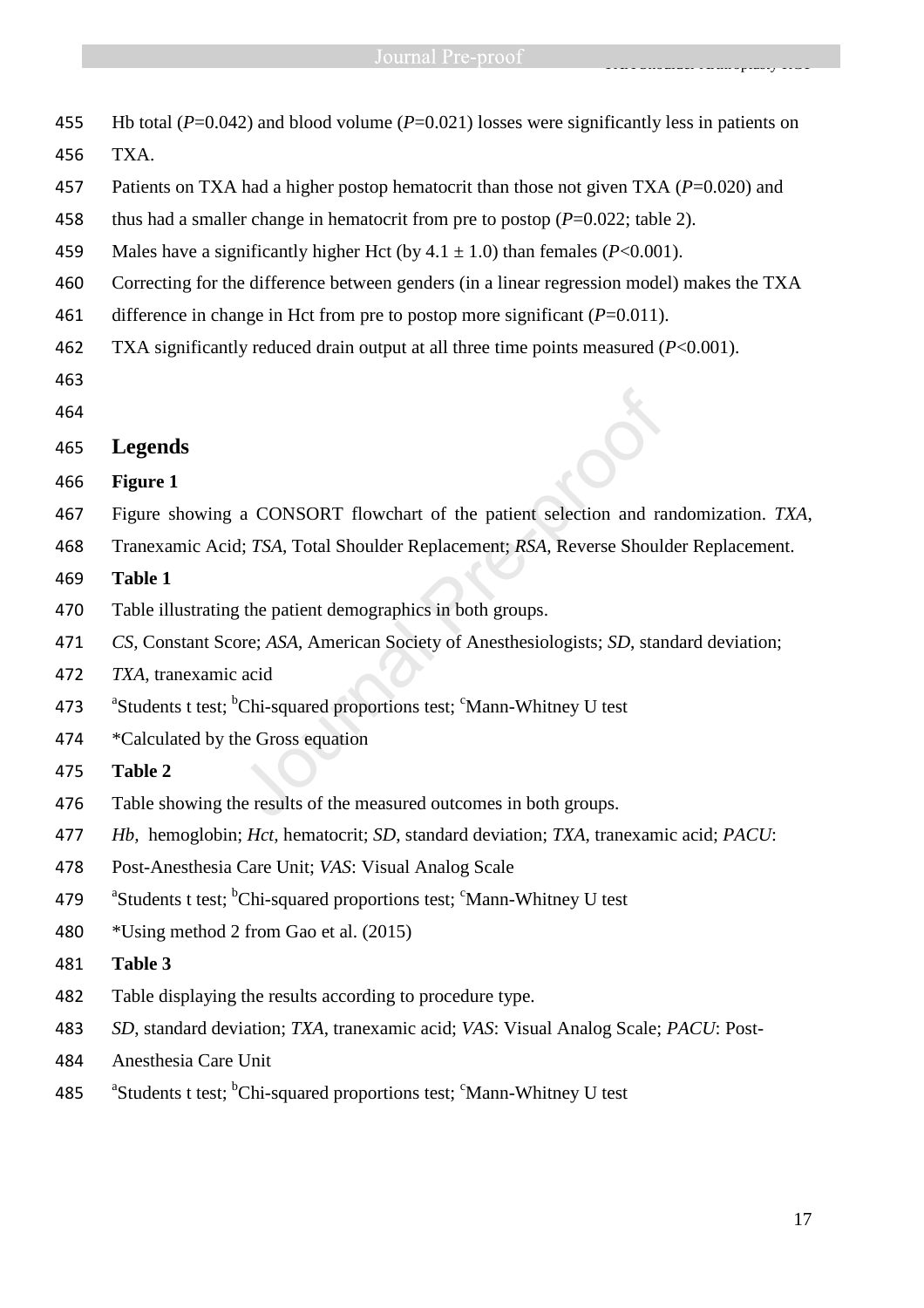|                                                      |     | Non-TXA $(N = 29)$                                                                                                                                                                                        | TXA group $(N = 31)$ |                |                   |
|------------------------------------------------------|-----|-----------------------------------------------------------------------------------------------------------------------------------------------------------------------------------------------------------|----------------------|----------------|-------------------|
|                                                      | No. | % or mean (SD)                                                                                                                                                                                            | No.                  | % or mean (SD) |                   |
| Age at surgery<br>(years)                            | 29  | 73 (9)                                                                                                                                                                                                    | 31                   | 72(8)          | 0.60 <sup>a</sup> |
| Gender                                               |     |                                                                                                                                                                                                           |                      |                |                   |
| Female                                               | 23  | 79.3%                                                                                                                                                                                                     | 20                   | 64.5%          |                   |
| Male                                                 | 6   | 20.7%                                                                                                                                                                                                     | 11                   | 35.5%          | 0.20 <sup>b</sup> |
| <b>Body Mass Index</b>                               | 29  | 31(7.8)                                                                                                                                                                                                   | 31                   | 30(7.0)        | 0.51 <sup>a</sup> |
| Blood volume $(L)^*$                                 | 29  | $4.6 \pm 0.7$                                                                                                                                                                                             | 31                   | $4.7 \pm 1.0$  | $0.73^{\rm a}$    |
| Side of Surgery                                      |     |                                                                                                                                                                                                           |                      |                |                   |
| Left                                                 | 12  | 41.4%                                                                                                                                                                                                     | 13                   | 41.9%          |                   |
| Right                                                | 17  | 58.6%                                                                                                                                                                                                     | 18                   | 58.1%          | $0.97^{\rm b}$    |
| Pre Op CS                                            | 25  | 25(11)                                                                                                                                                                                                    | 29                   | 30(12)         | 0.11 <sup>a</sup> |
| ASA class                                            |     |                                                                                                                                                                                                           |                      |                |                   |
| 1                                                    | 1   | 3.4%                                                                                                                                                                                                      | 1                    | 3.2%           |                   |
| $\sqrt{2}$                                           | 14  | 48.3%                                                                                                                                                                                                     | 21                   | 67.7%          |                   |
| $\overline{3}$                                       | 14  | 48.3%                                                                                                                                                                                                     | 9                    | 29.1%          | 0.30 <sup>b</sup> |
| tranexamic acid<br>*Calculated by the Gross equation |     | CS, Constant Score; ASA, American Society of Anesthesiologists; SD, standard deviation; TXA,<br><sup>a</sup> Students t test; <sup>b</sup> Chi-squared proportions test; <sup>c</sup> Mann-Whitney U test |                      |                |                   |
|                                                      |     |                                                                                                                                                                                                           |                      |                |                   |
|                                                      |     |                                                                                                                                                                                                           |                      |                |                   |

# **Table I** Demographics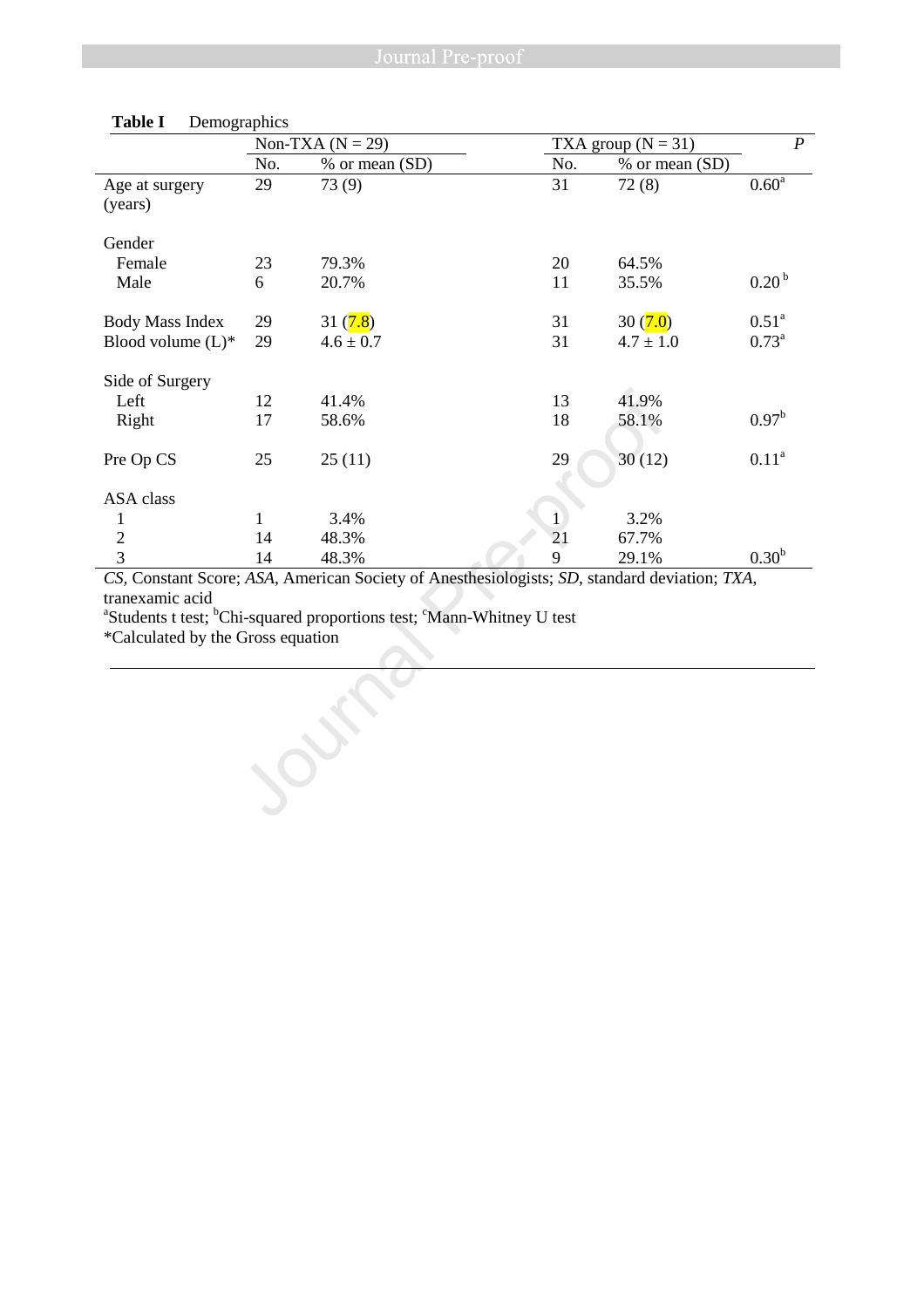|                           |                  | Non-TXA $(N = 29)$ |                     |                  | TXA group $(N = 31)$ |         |                    |  |
|---------------------------|------------------|--------------------|---------------------|------------------|----------------------|---------|--------------------|--|
|                           | No.              | Mean               | SD, [range]<br>or % | No.              | Mean                 | SD or % |                    |  |
|                           |                  |                    |                     |                  |                      |         |                    |  |
| Hb(g/dl)                  |                  |                    |                     |                  |                      |         |                    |  |
| Preoperative              | 29               | 13.8               | 1.1                 | 31               | 14.0                 | 1.3     | $0.57^{\rm a}$     |  |
| Postoperative             | 29               | 11.4               | 1.1                 | 31               | 12.3                 | 1.3     | $0.009^{a}$        |  |
| Change pre to post        | 29               | 2.3                | 1.0                 | 31               | 1.7                  | 1.0     | $0.011^a$          |  |
| Hb total loss $(g)^*$     | 29               | 0.103              | 0.044               | 31               | 0.078                | 0.049   | $0.042^{\text{a}}$ |  |
| Blood volume loss $(L)^*$ | 29               | 0.74               | 0.29                | 31               | 0.55                 | 0.34    | $0.021^{a}$        |  |
| Hct change (%)            |                  |                    |                     |                  |                      |         |                    |  |
| Preoperative              | 29               | 42.2               | 4.5                 | 31               | 42.1                 | 3.6     | $0.94^{\rm a}$     |  |
| Postoperative             | 29               | 34.6               | 3.3                 | 31               | 36.7                 | 3.5     | $0.020^{\rm a}$    |  |
| Change pre to post        | 29               | 7.6                | 4.4                 | 31               | 5.4                  | 2.7     | $0.022^{\text{a}}$ |  |
| 6h drain output (ml)      | 29               | 133                | 58                  | 31               | 41                   | 40      | $< 0.001^a$        |  |
| 12h drain output (ml)     | 29               | 179                | 70                  | 31               | 75                   | 49      | $< 0.001^a$        |  |
| 24h drain output (ml)     | 29               | 226                | 87                  | 31               | 94                   | 72      | $< 0.001^a$        |  |
|                           |                  |                    |                     |                  |                      |         |                    |  |
| Field visibility          |                  |                    |                     |                  |                      |         |                    |  |
| Poor                      | $\mathbf{1}$     |                    | 3.4%                | $\boldsymbol{0}$ |                      | 0.0%    |                    |  |
| Fair                      | 16               |                    | 55.2%               | 12               |                      | 41.9%   |                    |  |
| Good                      | 10               |                    | 34.5%               | 11               |                      | 35.5%   |                    |  |
| Excellent                 | $\overline{2}$   |                    | 6.9%                | 6                |                      | 22.6%   | $0.25^{\rm b}$     |  |
| Procedure complexity      |                  |                    |                     |                  |                      |         |                    |  |
| Less than usual           | 3                |                    | 10.3%               | $\tau$           |                      | 22.6%   |                    |  |
| As usual                  | 18               |                    | 62.1%               | 18               |                      | 58.1%   |                    |  |
| More than usual           | 8                |                    | 27.6%               | 6                |                      | 19.3%   | 0.40 <sup>b</sup>  |  |
|                           |                  |                    |                     |                  |                      |         |                    |  |
| Haematoma                 |                  |                    |                     | $\boldsymbol{0}$ |                      |         |                    |  |
| Transfusion               | $\boldsymbol{0}$ |                    |                     | $\boldsymbol{0}$ |                      |         |                    |  |
| Operation time (min)      | 29               | 89                 | 24                  | 31               | 81                   | 16      | $0.13^a$           |  |
|                           |                  |                    |                     |                  |                      |         |                    |  |
| Time in PACU (min)        | 29               | 86                 | 34                  | 31               | 83                   | 31      | 0.70 <sup>a</sup>  |  |
| Hospital stay (days)      | 29               | 4.8                | 1.0                 | 31               | 5.1                  | 1.8     | $0.53^{\rm a}$     |  |
| Pain VAS score            | 29               | $\overline{4}$     | [0, 8]              | 31               | $\overline{4}$       | [0,7]   | $0.74^c$           |  |
|                           |                  |                    |                     |                  |                      |         |                    |  |

### **Table II** Outcome measures

*Hb*, haemoglobin; *Hct*, haematocrit; *SD*, standard deviation; *TXA*, tranexamic acid <sup>a</sup>Students t test; <sup>b</sup>Chi-squared proportions test; <sup>c</sup>Mann-Whitney U test \*Using method 2 from Gao et al. (2015)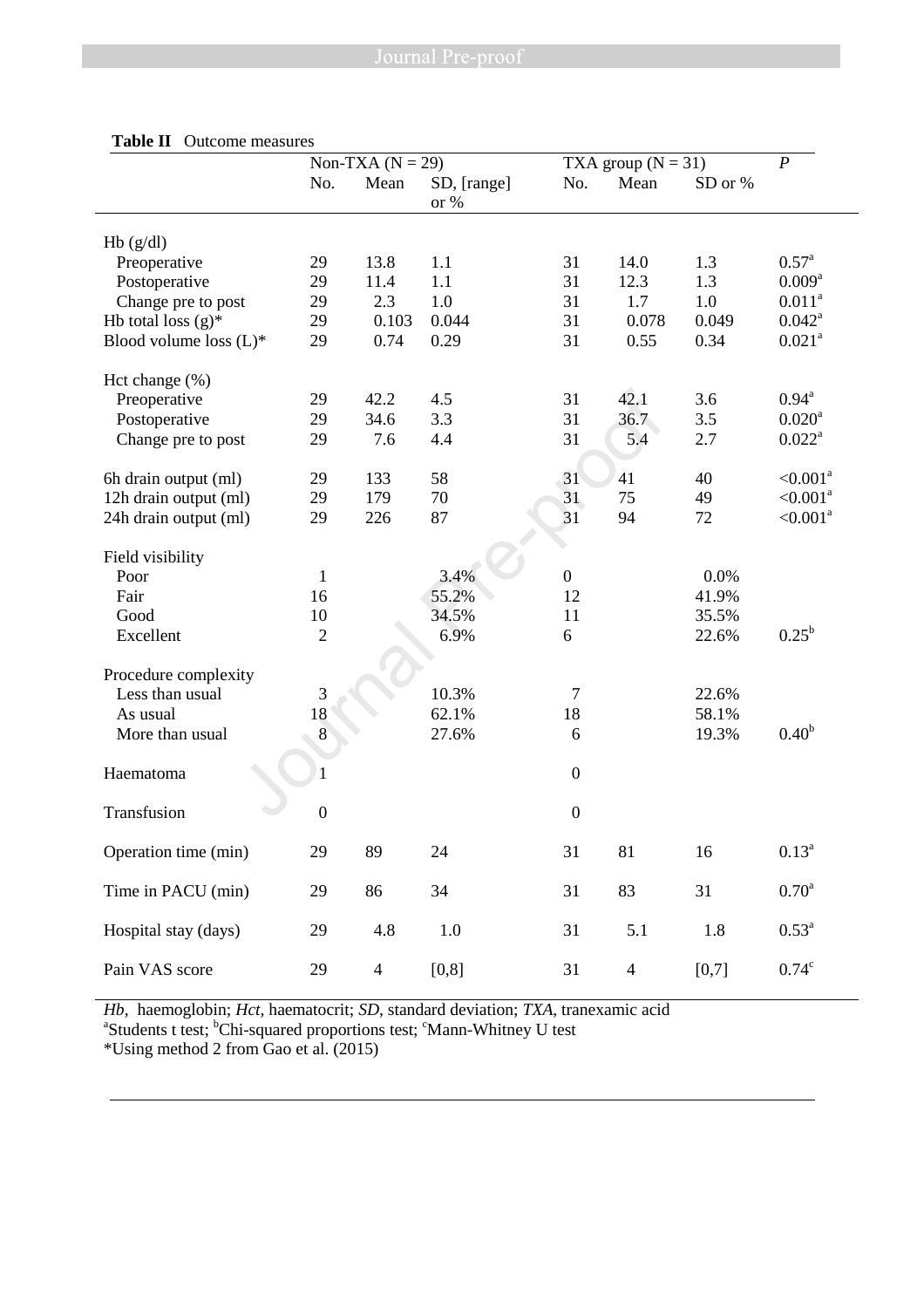|                                              | Non-TXA $(N = 29)$ |                |                     |                | TXA group $(N = 31)$ |                     |                   |  |
|----------------------------------------------|--------------------|----------------|---------------------|----------------|----------------------|---------------------|-------------------|--|
|                                              | No.                | Mean           | SD, [range]<br>or % | No.            | Mean                 | SD, [range]<br>or % | $\boldsymbol{P}$  |  |
| Procedure                                    |                    |                |                     |                |                      |                     |                   |  |
| Reverse                                      | 24                 |                | 83                  | 20             |                      | 65                  |                   |  |
| Anatomical                                   | 5                  |                | 17                  | 11             |                      | 35                  | $0.11^{b}$        |  |
| Operation time (min)                         |                    |                |                     |                |                      |                     |                   |  |
| Reverse                                      | 24                 | 88             | 26                  | 20             | 77                   | 14                  | $0.081^{a}$       |  |
| Anatomical                                   | 5                  | 92             | 15                  | 11             | 88                   | 2#8                 | $0.72^{\rm a}$    |  |
| Procedure complexity                         |                    |                |                     |                |                      |                     |                   |  |
| Reverse                                      |                    |                |                     |                |                      |                     |                   |  |
| Less than usual                              | $\mathfrak{2}$     |                | 8.3%                | $\sqrt{6}$     |                      | 30%                 |                   |  |
| As usual                                     | 15                 |                | 62.5%               | 10             |                      | 50%                 |                   |  |
| More than usual<br>Anatomical                | $\overline{7}$     |                | 29.2%               | 4              |                      | 20%                 | $0.18^{b}$        |  |
| Less than usual                              | $\mathbf{1}$       |                | 20%                 | $\mathbf{1}$   |                      | 9.1%                |                   |  |
| As usual                                     | 3                  |                | 60%                 | 8              |                      | 72.7%               |                   |  |
| More than usual                              | $\mathbf{1}$       |                | 20%                 | $\overline{2}$ |                      | 18.2%               | 0.81 <sup>b</sup> |  |
|                                              |                    |                |                     |                |                      |                     |                   |  |
| Pain VAS score                               |                    |                |                     |                |                      |                     |                   |  |
| Reverse                                      | 24                 | $\overline{4}$ | [0, 8]              | 20             | $\overline{4}$       | [0,7]               | 0.80 <sup>c</sup> |  |
| Anatomical                                   | 5                  | $\overline{3}$ | [0, 5]              | 11             | $\overline{4}$       | 244,6]              | $0.95^{\circ}$    |  |
| Time in PACU (min)                           |                    |                |                     |                |                      |                     |                   |  |
| Reverse                                      | 24                 | 86             | 30                  | 20             | 88                   | 36                  | 0.83 <sup>a</sup> |  |
| Anatomical                                   | 5                  | 89             | 55                  | 11             | 74                   | 2#8                 | $0.42^{\rm a}$    |  |
| Hospital stay (days)                         |                    |                |                     |                |                      |                     |                   |  |
| Reverse                                      | 24                 | 5.0            | 1.1                 | 20             | 5.0                  | 1.6                 | $0.92^{\text{a}}$ |  |
| Anatomical                                   | 5                  | 4.4            | 0.5                 | 11             | 5.3                  | 242.1               | $0.37^{a}$        |  |
| SD, standard deviation; TXA, tranexamic acid |                    |                |                     |                |                      |                     |                   |  |

## **Table III** Outcome measures by procedure

*SD*, standard deviation; *TXA*, tranexamic acid<br><sup>a</sup>Students t test; <sup>b</sup>Chi-squared proportions test; <sup>c</sup>Mann-Whitney U test